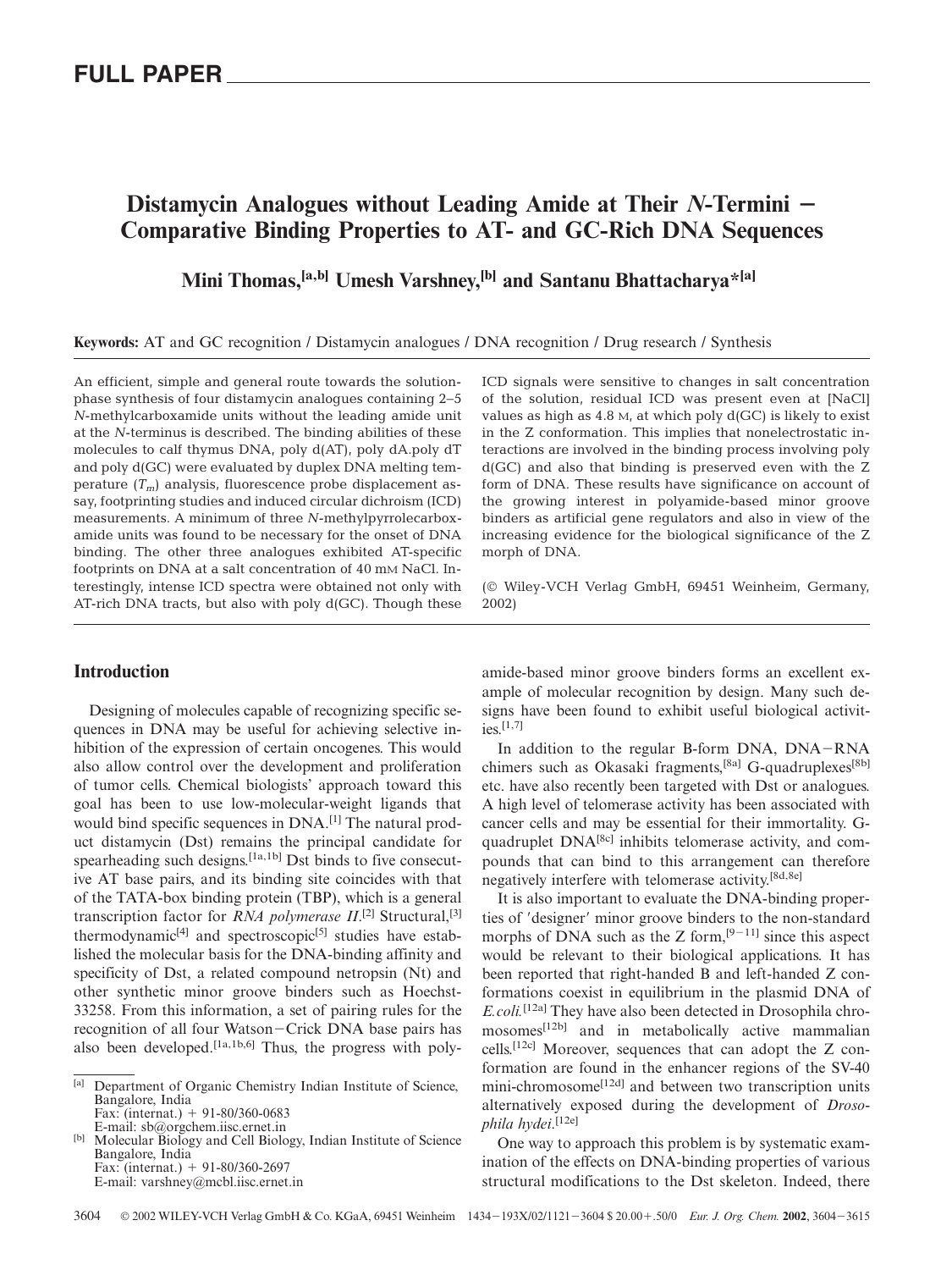have recently been reports on the solid-phase synthesis of this class of molecules.<sup>[13]</sup> However, the synthesis of these oligopeptides in solution has remained tricky.<sup>[14a-14h]</sup> Variable coupling yields, long reaction times, numerous side products and reactive intermediates make the *seemingly simple* synthesis of such molecules cumbersome. The *N*-formylation step was, in fact, found to be one of the least satisfactory steps of the synthetic procedures developed for distamycin, with yields in the range of  $10-20\%$  in most cases. We were intrigued by the possibility of removing the *N*terminal formamide group of Dst altogether in order to simplify the synthesis. This modification is also significant in terms of improving the stability of the resulting molecules, since the terminal formamide unit of Dst has been reported to be susceptible to cellular degradation.[15] We also desired to achieve solubility of the synthetic intermediates and the final compounds in common organic solvents, in order to enable them to be conveniently conjugated with other bioactive templates. This is important, as it is often not easy to adapt solid-phase synthesis for conjugation into nonpeptidic systems.

Here we report details of the solution-phase synthesis<sup>[14i]</sup> and complete characterization of four Dst-like oligopeptides,  $1-4$  ( $D2-D5$ , Figure 1), that lack the leading amide unit at their *N*-termini, together with the results of their interactions both with AT- and with GC-rich sequences of DNA.



Figue 1. Chemical structures of distamycin, netropsin and the oligopeptide analogues that lack the leading amide unit

# **Results and Discussion**

# **Synthesis**

In most of the early approaches aimed at the synthesis of Dst, as typified by the method of Bialer et al.,<sup>[14b]</sup> the polyamide backbone was constructed by use of acid chlorideamine coupling procedures. The β-amido propionitrile group was then introduced at the *C*-terminal, and subsequently converted into a propionamidino group under Pinner reaction conditions. The *N*-terminus formyl group was introduced in the last step of synthesis, with the yield of this step being ca. 15%. This procedure suffers from several disadvantages, including the use of an aqueous base for acid chloride-amine coupling reactions (which produced variable yields)[14c] and the very poor yield of the formylation step. An improved method, developed by Lown et al.,<sup>[14c]</sup> employed Hunig's base in THF for the acid chloride-amine coupling reactions. The introduction of the formamido group by the use of formyl imidazole achieved a 71% yield for this step. Even though this method represented a considerable improvement over the previous methods, it required the use of 'not so common' reagents as well as sensitive reagents such as formyl imidazole. Additionally, this method could not be 'directly' applied to the synthesis of longer oligopeptide analogues of Dst. Yet another procedure, which is an exception to the general methodology discussed above, was reported by Grehn et al.<sup>[14d]</sup> and offered many novel features such as the use of *t*Boc derivative of 4-amino-1-methyl-1*H*-pyrrole-2-carboxylic acid as the key starting material, carbodiimide-based coupling reactions and also the introduction of a preformed amino amidine side chain. However, it required as many as twelve steps for the synthesis of distamycin, and this strategy required use of exotic reagents such as tetramethyl guanidine. The efficiency of this method could not be evaluated directly since all the yields were reported on crude products.

These considerations made us look for an adaptable and general solution-phase synthetic strategy involving simple reaction conditions, common solvents and reagents that would furnish reproducible yields, while avoiding the use of column chromatography to the largest extent possible. A 'general' strategy in this context implies one that allows the synthesis of relatively long oligopeptide analogues  $(4-6$ pyrrolecarboxamide units).

The key starting material for the synthesis, 1-methyl-4 nitro-1*H*-pyrrole-2-carboxylic acid (5c), was obtained in  $\approx$ 40% yield by nitration of 1-methyl-1*H*-pyrrole-2-carboxylic acid (**5a**) by a procedure adapted, after suitable modification, from the literature.[14b,14c] These modifications helped in avoiding the use of column chromatography for the isolation of the desired 4-nitro isomer from the 3-nitro and 3,4 dinitro isomers formed during the nitration step. The overall synthetic strategy for the construction of the polyamide backbone relied upon successive addition of 1-methyl-4 nitro-1*H*-pyrrole-2-carbonyl chloride (**5e**) to the *N*-terminus of the growing peptide chain. Thus, methyl 1-methyl-4 nitro-1*H*-pyrrole-2-carboxylate (**5d**) was reduced with H2-Pd/C in DMF and was coupled with 1-methyl-4-nitro-1*H*-pyrrole-2-carbonyl chloride (5e) in the presence of  $Et_3N$ to obtain the nitrodipeptide **6a** in 87% yield. Further elongation of the peptide backbone was achieved by repetition of the reduction and the amide-coupling steps. Thus the nitro derivatives **7a** and **8a** were obtained in 83 and 80% yields from their respective precursors. The chain growth was terminated with 1-methyl-1*H*-pyrrole-2-carbonyl chloride (**5b**) once the desired length of the polyamide had been reached. We term the latter step ''end-capping'', as it pre-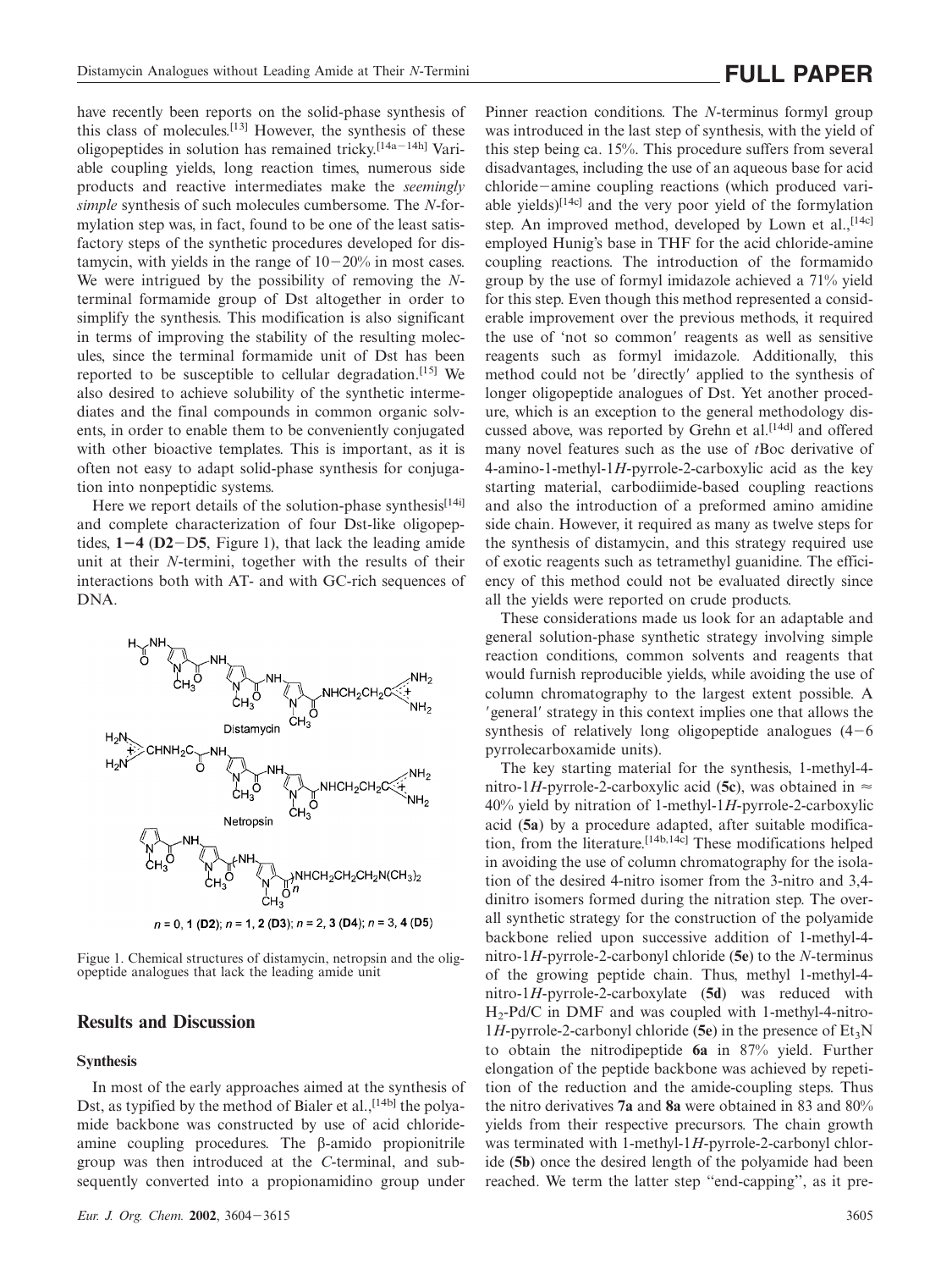vents further extension of the amide chain from the *N*-terminus. Thus, all the nitro compounds **5d**, **6b**, **7a** and **8a** were reduced separately and coupled with the acid chloride **5b** to obtain the ''end-capped'' peptides **6a**, **7b**, **8b** and **9a** in 85, 80, 78 and 85% yields, respectively, from their precursors, as shown in Scheme 1 and 2. Notably, isolation of the free amine intermediates was avoided on account of their unstable nature. These were quickly separated from the reaction mixture by filtration and were immediately coupled directly with the appropriate acid chlorides. The ''endcapped'' methyl esters were then hydrolyzed to the corresponding acids and were subsequently converted into their activated esters with *N*-hydroxysuccinimide (HOSu) and *N*,*N*-dicyclohexylcarbodiimide (DCC) (Scheme 2). The HOSu esters were aminolyzed with *N*,*N*-dimethyl-1,3-diaminopropane in CHCl<sub>3</sub> to obtain the final compounds  $1-4$ (D2-D5) in 80, 88, 90 and 82% yields, respectively.



Scheme 1. Reagents conditions and yields: (i)  $HNO<sub>3</sub>/Ac<sub>2</sub>O$ , -25  $^{\circ}$ C, 30 min (40%) (ii) MeOH/H<sub>2</sub>SO<sub>4</sub> (cat.), reflux, 12 h (95%) (iii)  $S OCl<sub>2</sub>$ , THF, 0 °C, 1 h, then room temp., 30 min; (iv)  $S OCl<sub>2</sub>$ , THF, reflux, 1 h; (v) H<sub>2</sub>-Pd/C (5%), 1 atm, room temp., 18 h; (vi) **5b**, Et<sub>3</sub>N,  $-5^{\circ}$ C, 1 h, then 1 h at room temp. (vii) **5e**, Et<sub>3</sub>N,  $-5^{\circ}$ C, 1 h, then 1 h at room temp.

It is important to note that all the intermediate nitro compounds containing  $2-4$  pyrrole units were insoluble in most common organic solvents except for DMF and DMSO, and that this allowed their isolation in pure form just by successive washing with  $5\%$  NaHCO<sub>3</sub>, 2 N HCl and MeOH, without requiring the use of column chromatography. Use of  $NaHCO<sub>3</sub>$  as the base as reported previ- $\text{ouslv}^{[14b]}$  requires the use of water as the co-solvent in the coupling reactions, and this method gave poor yields ( $\approx$  40%) in our hands. All the reductions were performed in dry  $DMF^{[14b]}$  rather than in methanol,<sup>[14c]</sup> which allowed the corresponding "unstable" amines to be coupled as soon as they had been filtered from the Pd/C, avoiding the need for the evaporation of the solvent. Use of Hunig's base[14c] did not offer any additional advantage over  $Et<sub>3</sub>N$  as far as coupling yields are concerned, and we therefore used the latter reagent for all the acid chloride-





Scheme 2. Reagents conditions and yields: (i)  $H_2$ -Pd/C (5%), 1 atm, room temp., 18 h; (ii) 5b,  $Et_3N$ ,  $-50$  °C, 1 h, then 1 h at room temp. (80, 78 and 85% for **7b**, **8b** and **9a**, respectively); (iii) 0.25 (N) NaOH, EtOH/H2O, reflux, 1 h, then 0 °C, 0.5 (N) HCl (96, 94, 92 and 90% for **6c**, **7c**, **8c** and **9b**, respectively; (iv) DCC, HOSu, DMF, 0 °C, 30 min, then room temp., 4 h; (v)  $\dot{N}$ , $\dot{N}$ -dimethyl-1,3-diaminopropane, room temp., 2 h  $(80, 88, 90)$  and  $82\%$  for  $1-4$  respectively)

amine coupling reactions. The reaction time for the generation of 1-methyl-4-nitro-1*H*-pyrrole-2-carbonyl chloride (**5e**) was optimized to ca. 1 h. We did not observe any decomposition of the acid chloride, as reported earlier. Shorter reaction times (5 min) gave poor yields of the coupling products, presumably due to incomplete conversion of the acid to the acid chloride. After the '*N*-terminus capping, all the poly-*N*-methylpyrrole-based peptide derivatives turned out to be soluble in common organic solvents such as chloroform, ethyl acetate or methanol. The corresponding acids could easily be attached to a variety of amines either by DCC-mediated coupling or through the intermediacy of the corresponding succinimide esters (not shown). The (dimethylamino)propionamide<sup>[14h]</sup> group was chosen at the *C*-terminus rather than the amidine group present in Dst on account of its optimal solubility, ease of synthesis and also its amenability for further functionalization: by quaternization with appropriate bioactive molecules, for example. All the final compounds were soluble in organic solvents in their free base forms. The dimethylaminopropionamide group was introduced only in the last step of synthesis, because of our observation that the *N*-terminus free amines with this group at the *C*-terminus were considerably less stable than those with methyl esters at their *C*-termini. All the final compounds and those intermediates that were stable upon isolation were fully characterized by  ${}^{1}H$  and  ${}^{13}C$  NMR, FT-IR, mass spectrometry and elemental analysis (cf*.* Exp. Sect.).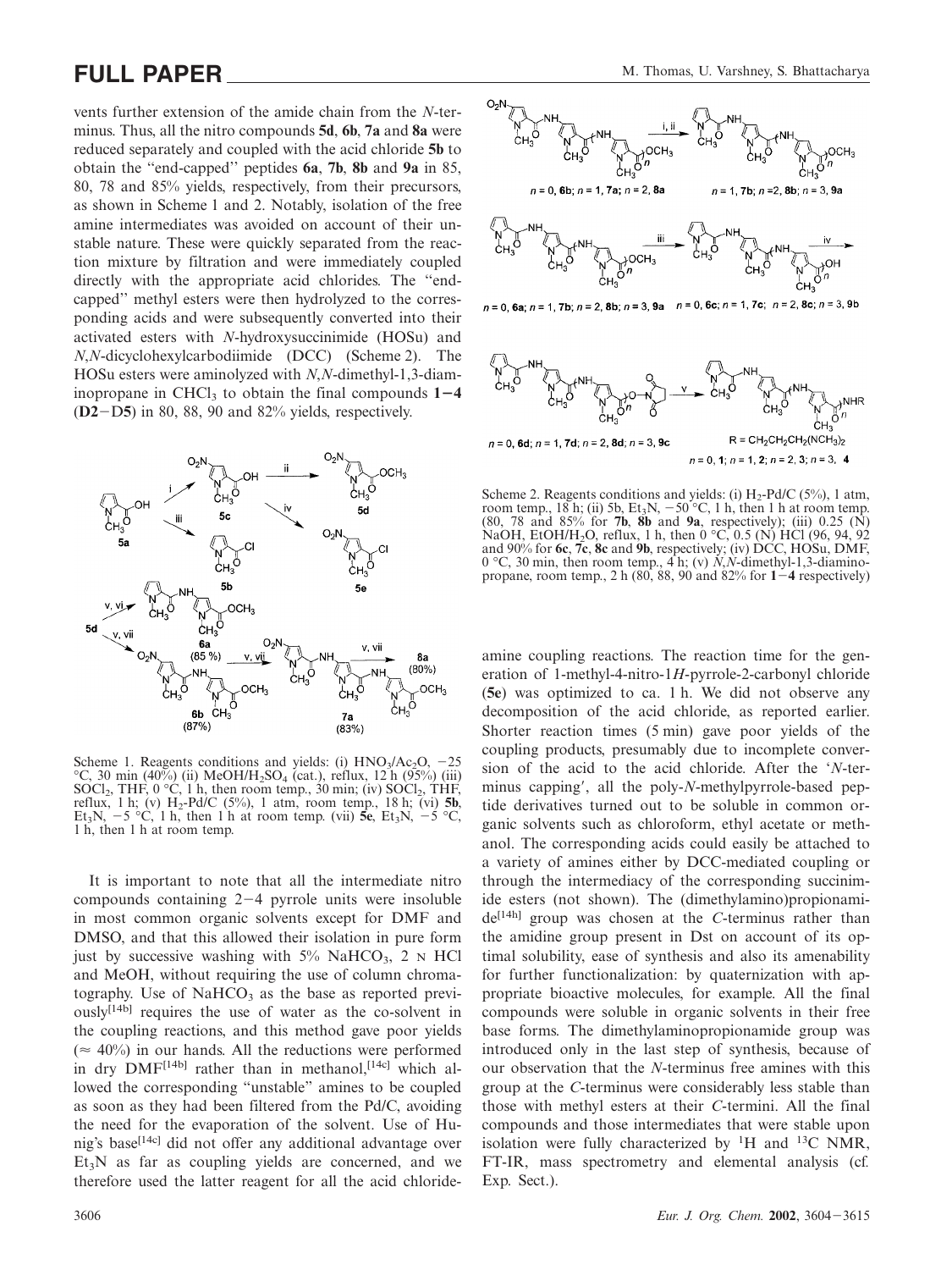# **DNA-binding Studies**

### **Interaction with AT-Based Sequences**

Small DNA-binding molecules such as Dst, Nt and spermine derivatives are known to stabilize the doublestranded form of DNA (*ds*-DNA), and hence increase the double helix-to-random coil transition ('melting') temperature  $(T_m)$  of DNA.<sup>[5a][5b][5e]</sup> Thermally induced DNA melting in the presence of various oligopeptides was monitored by following the UV absorbance of DNA at 260 nm. The results of the  $T_m$  measurements are presented in Table 1. It is important to note that there was no enhancement in  $T_m$ in the case of **D2** (**1**), suggesting that the presence of a minimum of three pyrrole rings is necessary to provide at least a minimal binding with DNA. Moreover, there is a sudden jump in  $\Delta T_m$  as the number of pyrrole rings increases from three to four. This is also true in the case of apparent binding constants  $K_{\text{app}}$  (see below). None of the oligopeptides showed any enhancement in the  $T_m$  of poly  $d(GC)$  under identical conditions (40 mm NaCl,  $[D]/[P] = 0.2$ .

 $[D]/[P] = [Ligand]/[DNA]$ , where  $[DNA]$  is the concentration of DNA expressed in nucleotide phosphates, i.e. base molarity).

The apparent binding constants of the oligopeptides **D3D5** (**24**) were then estimated by ethidium bromide (EBr) displacement assay. Effective binding of a nonintercalative molecule to DNA would displace EBr from *ds*-DNA and result in the quenching of its fluorescence emission.<sup>[16a][16b]</sup> From the concentration of such a molecule (ligand) required for the quenching of EBr fluorescence to 50% of its original value, the apparent binding constant  $(K_{\text{app}})$  of the ligand can be calculated, by the Equation given in the Exp. Sect.<sup>[16a]</sup> It may be noted that the  $K_{\text{app}}$ values were found to be higher for poly  $dAT$ ) and poly  $dA$ . poly dT than for CT DNA. Moreover, for a given DNA sequence, the  $K_{\text{app}}$  values increase as a function of peptide chain length.

Footprinting experiments are often employed to identify the binding sites of small molecules on DNA.[17a] In this case, footprinting experiments were performed in order to confirm the sequence-specific nature of the binding of the oligopeptides **D3D5**. A positively charged metal complex of an ethylenediamine salicylidine derivative [Figure 2, c)] developed in our laboratory<sup>[17b,17c]</sup> was used as the DNAcleaving agent in these experiments. This reagent, in the presence of dithiothreitol (DTT), produced rapid, practically sequence-neutral scission of DNA, and so was used to decipher footprints of small molecules that bind to DNA. Such experiments revealed that all three oligopeptides (D3-D5) did indeed complex to AT-rich sites on the 1.15kb long 32P-end labeled DNA fragment (Figure 2). The regions protected by the oligopeptides, which fell in the resolving region of the autoradiogram, are shown in Figure 2, b). Thus, it may be inferred from the footprinting analysis that these modified oligopeptides have preserved the ATspecific binding exhibited by the parent compound Dst; such a conclusion is in agreement with the data obtained from the  $\Delta T_m$  measurements and  $K_{\text{app}}$  determination based on EBr displacement assay.

Neither the free polyamides nor the DNA duplexes used exhibited any CD signals in the ligand absorption region. However, upon addition of peptides **D3–D5** to poly d(AT), poly dA. poly dT and CT DNA, substantial induced CD signals (ICD) arise in the  $300-380$  region. The CD signal observed in this case is characterized by two ICD maxima with positive and negative amplitudes centred around 350 nm and 280 nm, respectively (Figure 3 and Figure 4). The exact positions of the ICD maxima and minima and their amplitudes were characteristic of each peptide/DNA pair. Since this induced Cotton effect is outside the CD spectrum of DNA, it directly reflects the environment due to bound ligand molecules. The sign and magnitude of ICD signals have often been used to compare the binding modes of small molecules to DNA sequences.[5e,16,18]

Notably, **D2** did not exhibit any ICD under similar conditions. The absence of any detectable ICD in the case of **D2** is indicative of the absence of interaction between this peptide and DNA. This important observation, in agreement with the results of  $T_m$  measurements, again suggests that a minimum of three pyrrole rings is necessary for the onset of DNA binding in the case of 'all pyrrole' polyamides lacking the *leading amide unit*.

To a first approximation*,* for a given ligand/DNA pair, the ICD magnitude can be taken as an indication of the extent of binding. Therefore, the saturation in the ICD sig-

Table 1. Summary of melting temperature measurements<sup>[a]</sup> and apparent binding constant measurements<sup>[b]</sup>

| Peptide <sup>[a][b]</sup> | poly dA, poly dT<br>$\Delta T_m({}^{\circ}C)$ | $K_{\rm app}(\text{M}^{-1})$ | poly $d(A.T)$<br>$\Delta T_m$ (°C) | $K_{\rm app}(\text{M}^{-1})$ | <b>CT DNA</b> | $\Delta T_m$ (°C) $K_{\rm app}(\text{M}^{-1})$ |
|---------------------------|-----------------------------------------------|------------------------------|------------------------------------|------------------------------|---------------|------------------------------------------------|
| 2                         | 4.4                                           | $1.6 \times 10^6$            | 0.5                                | $4.2 \times 10^{5}$          |               | $5.8 \times 10^{4}$                            |
|                           | 15.4                                          | $6.3 \times 10^{7}$          | 11.0                               | $3.3 \times 10^{7}$          | 1.6           | $1.0 \times 10^6$                              |
| 4                         | 25.0                                          | $9.2 \times 10^{7}$          | 26.0                               | $1.2 \times 10^8$            | 4.0           | $4.5 \times 10^{6}$                            |
| Distamycin <sup>[c]</sup> |                                               |                              |                                    | $3.5 \times 10^{7}$          |               | $7.7 \times 10^6$                              |

[a] 40 mm NaCl, 10 mm tris•**HCl** (pH = 7.4), [D]/[P] = 0.2. <sup>[b]</sup> 40 mm NaCl, 10 mm tris•**HCl** (pH = 7.4). [c] See ref.<sup>[16]</sup>. Dst has been shown to have similar binding affinity for poly  $d(A,T)$  and poly dA. poly dT (ref.<sup>[4a]</sup>).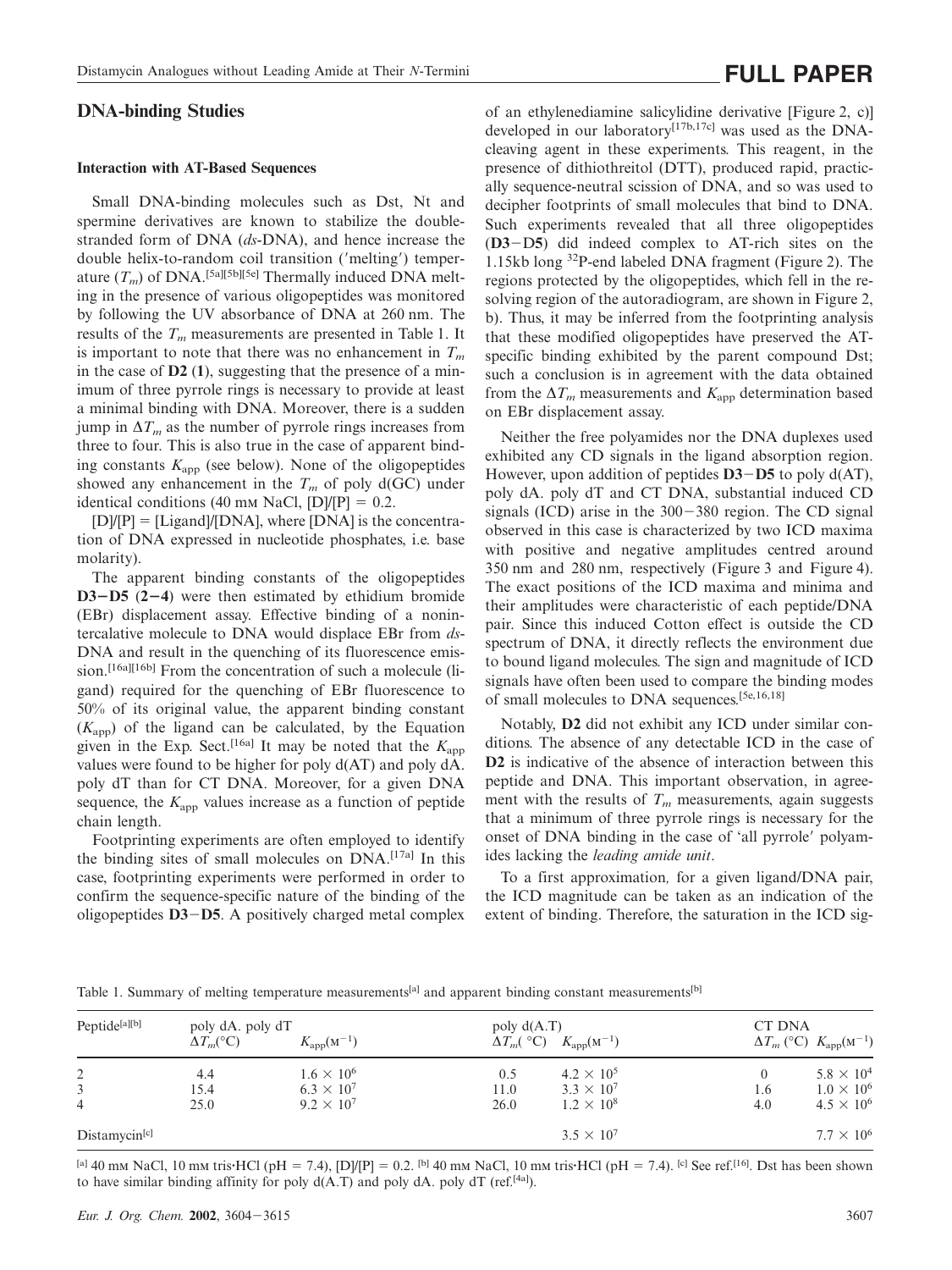

Figure 2. (a) Footprints of **D3-D5** on DNA; Lane '1': DNA treated with 20 μm of Fe<sup>III</sup> salen+DTT; Lane '2', DNA incubated with 50 μm of **D3** and then treated with 20 μm of Fe<sup>III</sup> salen+DTT; Lanes  $3'$  and '4': DNA incubated with 10  $\mu$ m of **D4** or **D5** respectively, and then treated with 20  $\mu$ m of Fe<sup>III</sup> salen+DTT; (b) DNA sequence corresponding to the resolving region of the gel in (a); base  $357$  marks the beginning of one of the  $\overline{A/T}$  rich sites (358–362); (c) chemical structure of Fe<sup>III</sup> salen

nal can be used for the estimation of the ligand/duplex stoichiometry. The observed ICD signal saturated in all the cases mentioned above at [D]/[P] ratios characteristic of



357

Figure 3**.** (a) CD spectra of the complex of **D4** with poly d(AT); trace  $\alpha$  corresponds to the CD spectrum of free poly  $d(AT)$ ; experiments were performed in 10 mm tris HCl buffer ( $pH = 7.4$ ) containing 40 mm NaCl; [poly  $d(AT)$ ] = 29. 1  $\mu$ m; each addition of **D4** caused an increase in the  $[D]/[P]$  by 0.021; at '12' the  $[D]/[P]$ ratio reached 0.26; (b) effect of addition of [NaCl] on the CD spectra of  $D4$ / poly  $d(AT)$  presented in panel (a); spectrum  $1'$  is the same as spectrum '12' in panel (a); with each successive addition (traces  $2^{\tau}$  to  $8^{\prime}$ ), [NaCl] was increased as follows: 0.1, 0.2, 0.4,  $0.8, 1.6, 3.2$  and  $4.8$  M, respectively; note that the ordinate has been multiplied by  $10^{-3}$  in the case of (a)



Figure 4**.** CD spectra of the complexes of **D3** and **D5** with poly  $dA$ . poly  $dT$ ; trace '0' corresponds to the CD spectrum of free poly dA. poly dT in both the panels; experiments were performed in 10 mm tris•HCl buffer ( $pH = 7.4$ ) containing 40 mm NaCl; [poly dA. poly  $dT$  = 43.8  $\mu$ *M*; each addition of **D3** caused an increase in the  $[D]/[P]$  by 0.025; at '12' the  $[D]/[P]$  ratio was 0.26; (b) [poly dA. poly  $dT$  = 20.3  $\mu$ m; each addition of **D5** caused an increase in the  $[D]/[P]$  by 0.019; at '9' the  $[D]/[P]$  ratio was 0.188

each ligand/duplex type. The general trend was a decrease in the saturation value of [D]/[P] with the increase in the number of pyrrole rings in the peptide sequence. Moreover, the magnitude of the observed ICD signal increased with the number of pyrrole units in the oligopeptide. It appears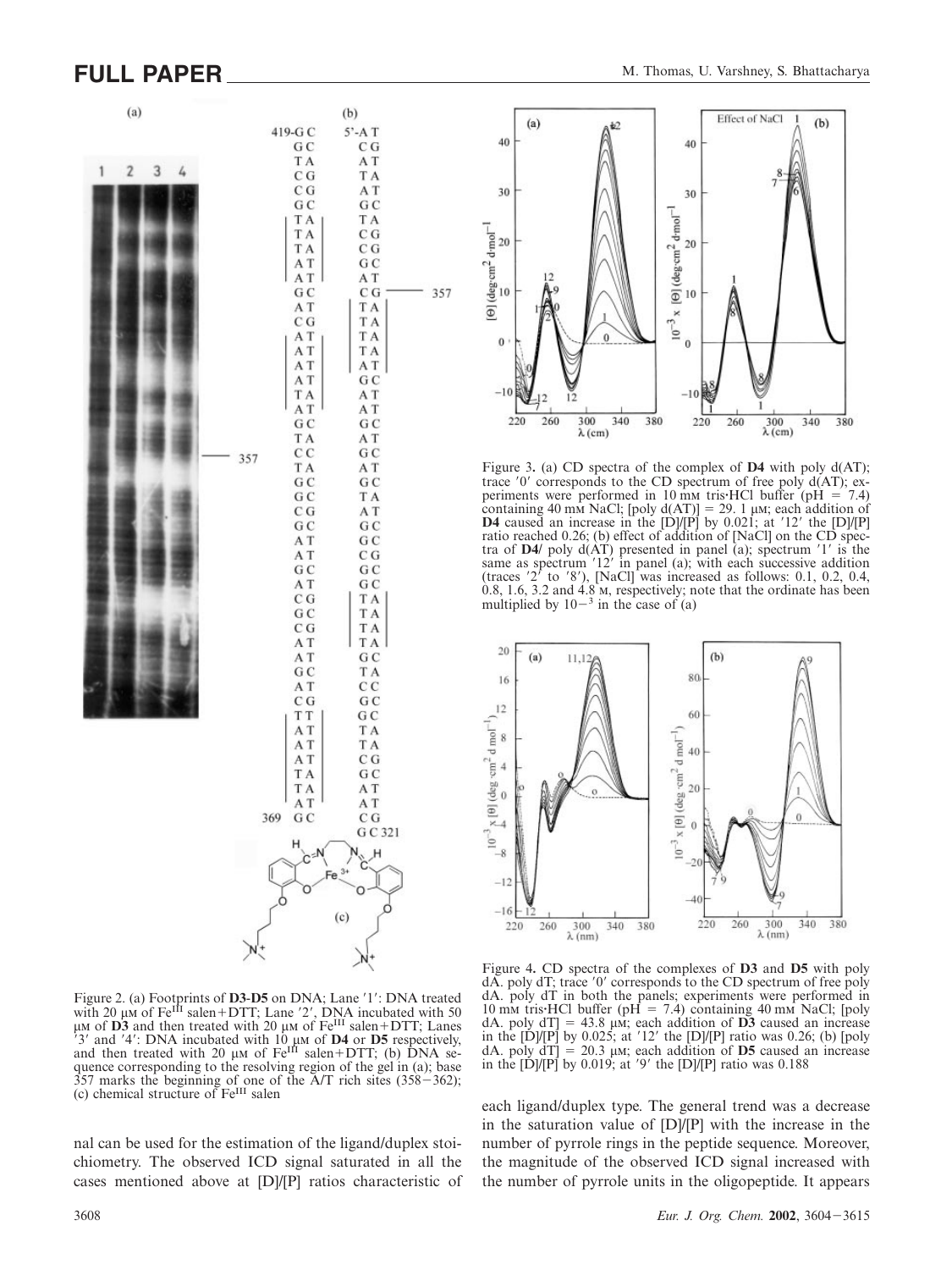that the number of chromophore (pyrrole carboxamide) residues contribute to the intensity and location of the negative and positive ICD bands. From the saturation [D]/[P] values it was possible to estimate the stoichiometry of binding, and this is consistent with a 2:1 *head*-*to*-*tail* overlapped model, as has been observed in the case of Dst<sup>[3c,19]</sup> and Im/Py polyamides.[20]

### **Interaction with Poly d(GC)**

A steric clash between the pyrrole C(3)H and the guanine  $C(2)NH<sub>2</sub>$  has been suggested as the reason for the avoidance of GC sites by Dst and Nt. However, it was seen that Dst also exhibited ICD signals with GC-containing sequences.[5a,10] These ICD signals were, however, found to be highly susceptible to increases in the NaCl concentration, the susceptibility of ICD to [NaCl] varying directly with the GC content. The nature of interactions existing between poly d(GC) and Dst has not yet been established. Initially it was proposed that the amide carbonyls of Dst act as hydrogen bond acceptors for the  $C(2)NH<sub>2</sub>$  of guanine.<sup>[5a]</sup> Fluorescence titrations involving poly d(GC) and dansylated Dsts had shown that the binding affinity of such Dsts for poly d(GC) is approximately three orders of magnitude lower than that of poly  $d(AT)$  and poly dA, poly  $dT<sub>[5d]</sub>$  It was proposed that weak hydrogen bonds exist between amide NHs and the  $N(3)$  of adenine and the  $O(2)$  of thymine, a situation similar to that of AT sequences. Recently, it was reported that Dst and Net bind to G-quadruplexes.<sup>[8b]</sup> While Dst binds to two of the four grooves in a 2:1 antiparallel overlapped fashion, Net binding involves single molecules occupying each of the four grooves. The nature of the molecular interactions involved in these cases, however, is not yet established. These results suggest that the interaction of Dst analogues with GC-rich sequences of DNA merits further investigation, which would be important in terms of their future applications in precise genetic targeting of DNA sequences in vivo*.*

Peptide **D3** (**2**) exhibited an ICD band that appeared as a ''shoulder'' on the intrinsic positive CD band of poly d(GC). There were marked changes in the intrinsic CD band of DNA as well [Figure 5, a]. The positive CD band increased in intensity, while the negative CD band underwent a progressive suppression as a function of [peptide]/ [DNA] ratio. Compound **D4** (**3**), on the other hand, exhibited intense positive ICD bands similar to those seen in the case of poly  $d(AT)$  and poly  $dA$ , poly  $dT$  [Figure 5,b)]. The magnitude of ICD, however, was about four times higher in the case of poly d(GC). Peptide **D5** (**4**), which possesses five pyrrolecarboxamide units, exhibited interesting behavior. At low [peptide]/[DNA] ratios  $( $0.13$ ), the ICD in the$  $300-370$  nm region was positive [Figure 5,c), curves 1 and 2], but this transformed into a negative band at higher [D]/ [P] ratios [ $>0.13$ , Figure 5, c), curves 5-10]. There was a concomitant pronounced enhancement in the intrinsic CD band of poly d(GC) as well. Thus, the magnitude and nature of ICD bands depended on the number of pyrrolecarboxamide units. This was in contrast to the behavior of these compounds with poly d(AT) and poly dA. poly dT.



Figure 5**.** CD spectra of the complexes of **D3D5** (**24**) with poly d(GC); experiments were performed in 10 mm tris·HCl buffer containing 40 mm NaCl (pH = 7.4); [poly  $d(GC)$ ] = 20.17 mm; increasing amounts of the peptides were added to a constant concentration of poly  $d(GC)$  in all the cases; in panels (a)-(c), the  $[D]/[P]$ ratio corresponding to traces '18', '10' and '7' was 2.3; see Figure 6 for the effect of NaCl on these ICD spectra

The ICD spectra in the  $310-370$  nm region were always positive in these cases, irrespective of the number of pyrrolecarboxamide units. There was an additional negative band in the  $280-320$  nm region. The intensity of this band varied with the number of pyrrolecarboxamide units. The higher the number of pyrrolecarboxamide units, the greater was the ICD intensity.

# **Effect of Salt on ICD**

The effect of increasing [NaCl] on the ICD spectra of the complex of **D4** (**3**) and poly d(AT) is shown in Figure 3, b). When [NaCl] was increased from  $40 \text{ mm}$  to  $1.6 \text{ m}$ , there was a gradual suppression of ICD to about 70% of its initial value. Complexes of **D3** (**2**) were more prone to salt-induced dissociation than those of **D4**, while those of **D5** (**4**) were more resistant. It may be noted that a slight enhancement in ICD was observed above 1.6 NaCl [Figure 3, b)]. Complexes of **D5** showed no such enhancement, while those of **D3** showed a greater enhancement than seen with those of **D4** (not shown). The observed enhancement in ICD may be due to 'reassociation' of the dissociated ligand molecules or due to an increase in the ICD of the ligands still bound to DNA when the 'naked regions' of DNA undergo a conformational change at very high salt concentrations. The intense ICD signals observed in the case of **D4** and **D5** with poly d(GC) transformed into a new band of lower intensity when the [NaCl] was raised to  $100 \text{ mm}$ . This was a positive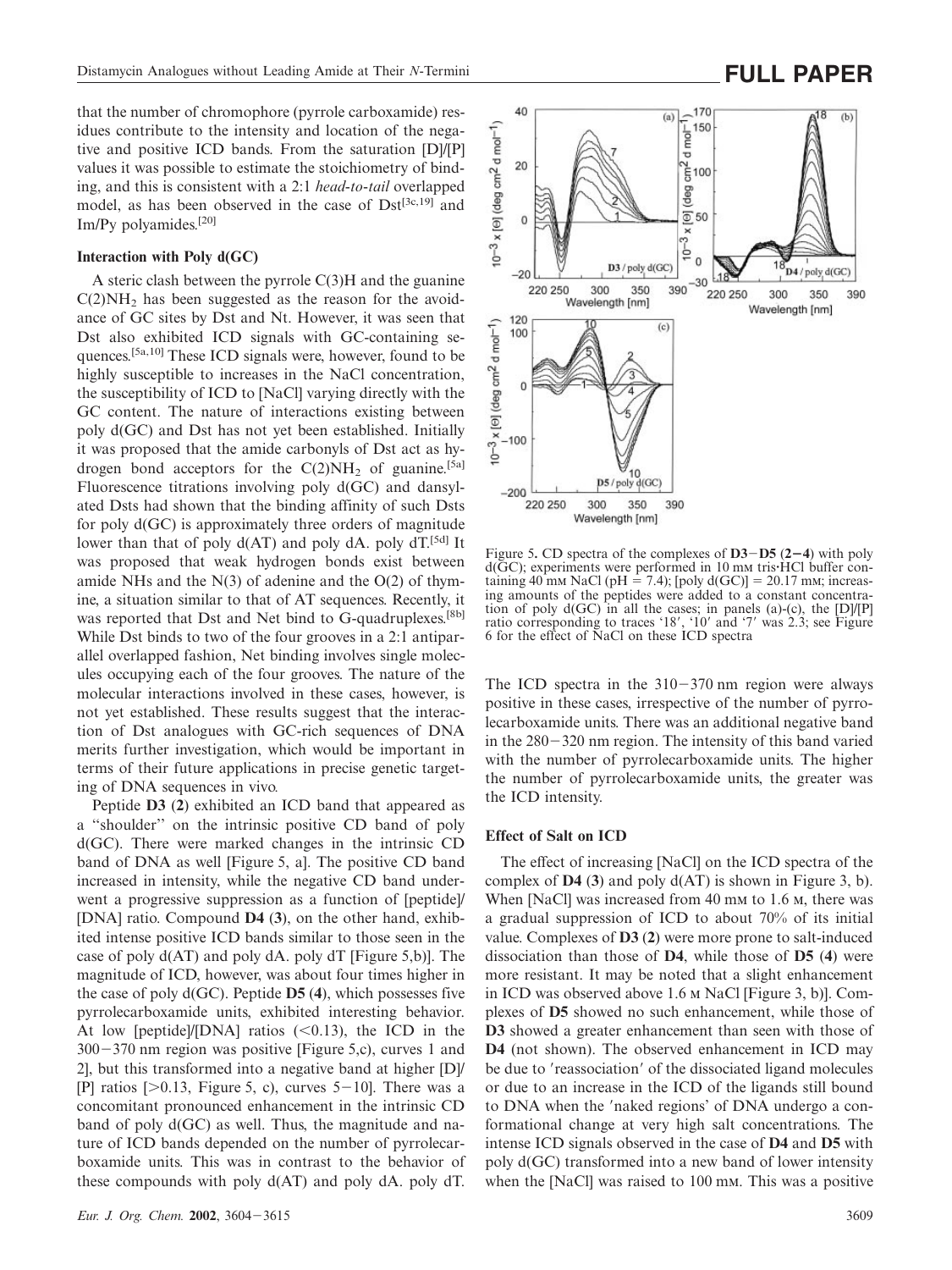band that appeared as a shoulder on the intrinsic CD band. The intrinsic DNA band itself exhibited substantial differences. The positive band was about seven times more intense than for free DNA, and the negative band was suppressed to ca. 20% of its original intensity. These ICD bands were similar to the ICD bands observed in the case of **D3**. They were resistant to further increase in ionic strength, until  $[NaCl] = 1.6$  M. Beyond this [NaCl], the DNA band underwent a B-Z type transition, with the ICD band still intact. The CD spectra of the B and Z forms of DNA have a 'mirror image' relationship [see d) in Figure 6. It may be noted that the CD spectra of the complexes of D3-D5 at 3.2 or 4.8  $\mu$  NaCl in the intrinsic CD region of DNA are similar to the curve  $2'$  presented in Figure 6 [see d)]. The CD bands obtained in these cases do not correspond exactly with that of free poly  $d(GC)$  at 4.8  $M$  NaCl, apparently due to the contributions from ICD in this region.



Figure 6**.** Effect of [NaCl] on the CD spectra of the complexes of **D3D5** (**24**) with poly d(GC); experiments were performed in 10 mm tris•HCl buffer (pH = 7.4); [poly  $d(GC)$ ] = 20.17  $\mu$ m; increasing amounts of [NaCl] was added to preformed complexes of D3-D5<sup>5</sup> formed at 40 mm NaCl; with successive additions, the [NaCl] varied as follows: 0.1, 0.2, 0.4, 0.8, 1.6, 3.2 and 4.8  $\mu$ ; (a) & (b) the [D]/[P] ratios were 2.3; the [NaCl] corresponding to traces  $11', 4', 5', 6$  and  $7'$  were 100 mm, 0.8 m, 1.6 m, 3.2 m and 4.8 M respectively in both cases; (c) the [D]/[P] ratio was 2.3; [NaCl] corresponding to traces  $1', 2', 3'$  and  $4'$  were 100 mm, 1.6 m, 3.2 M and 4.8 M, respectively; (d) effect of NaCl on the CD spectrum of free poly  $d(G\hat{C})$ ; [NaCl] corresponding to traces '1' and '2' were 40 mm and 4.8 <sub>M</sub> respectively

The nature of these complexes is intriguing. Crystallographic and NMR evidence shows that DNA is preserved in the B form in its complexes with minor groove binders such as Dst and  $Nt$ <sup>[3]</sup> CD experiments have shown that intercalators such as EBr stabilize the B form of DNA, and that DNA existing in other morphs such as the Z forms undergoes a transition to the B form in the presence of EBr.[9] Crystallographic evidence has shown that DNA-RNA chimers are converted from the A form into the B form on binding to Dst.<sup>[19]</sup> A Z-to-B transition of DNA secondary structure has been reported on addition of Dst and Net to the left-handed form of poly d(AT) produced upon addition of 5  $\text{M}$  NaCl and 95 mM Ni(ClO<sub>4</sub>)<sub>2</sub>.<sup>[10c]</sup>

In the case of poly d(GC), however, there has been no consensus in terms of  $Z-B$  transition.<sup>[10,11]</sup> It has been suggested that the binding of Nt and Dst to the Z morph of poly d(GC) produced in the presence of hexaamine cobalt chloride gives no clear evidence in favor of B-to-Z transition.[11] The non-B-to-B transition of DNA is judged, for example, from the appearance of ICD with concomitant changes in the intrinsic DNA CD spectrum when a minor groove binder such as Dst or an intercalator such as EBr is added to a solution of the altered B form of DNA.[9,10b,11] In the current case, the ICD bands were present even after the B-to-Z transition of DNA (Figure 6). This would imply that the complex is such that, possibly, similar interactions are maintained with both B and Z (or Z-like) forms of DNA. In the presence of **D3D5** (**24**), DNA appears to undergo a B-to-Z type transition, preserving the ICD (Figure 6). This suggests that **D3D5** do indeed bind the Z form of DNA. Studies by Rao et al. involving the Z morph of poly  $d(GC)$  produced in the presence of 30 mm of hexamine cobalt chloride (HCC) have shown that addition of Dst or Net to poly d(GC) in the presence of HCC produces positive ICD around the  $300-350$  nm region, without significant alterations in the DNA part of the spectrum.[11]

# **Conclusions**

A simple and general procedure for the solution-phase synthesis of four Dst analogues without the leading amide unit at their *N*-termini has been developed. DNA-binding studies with these oligopeptides showed that a minimum of three pyrrolecarboxamide units is necessary for the onset of DNA binding. Footprinting analysis showed that the remaining three molecules bound to AT-rich regions on DNA. Binding constant measurements and DNA melting temperature analysis indicated that the binding affinity was higher for poly  $d(AT)$  and poly dA, poly dT than for  $CT-DNA$ . Despite these observations, intense ICD signals were observed in the case of poly d(GC). Though these ICD signals were highly susceptible to changes in salt concentration, residual ICD was observed at NaCl concentrations as high as 1.6 <sub>M</sub>, persisting even at 4.8 <sub>M</sub> NaCl, even after DNA had undergone a B-to-Z type transition, as judged by the changes in the intrinsic CD spectrum of DNA. This indicated that these "all pyrrole" analogues of Dst maintain interactions with poly d(GC) that are not entirely of electrostatic origin. That ICD is preserved even after DNA has undergone a B-Z type transition indicates that these molecules are able to bind to Z form DNA as well. The binding of these molecules to poly  $d(GC)$  is also significant in the context of the recent report that Dst binds to G-quadruplets with a 2:1 antiparallel orientation in each of the four grooves. Such an antiparallel mode of binding has been well characterized in the case of AT sites. Such complexes are stabilized by the 'bifurcated' hydrogen bonds between the peptide molecules and the DNA minor groove, and also the stacking interactions between the amide residues and the aromatic pyrrole rings of the overlapping monomers. The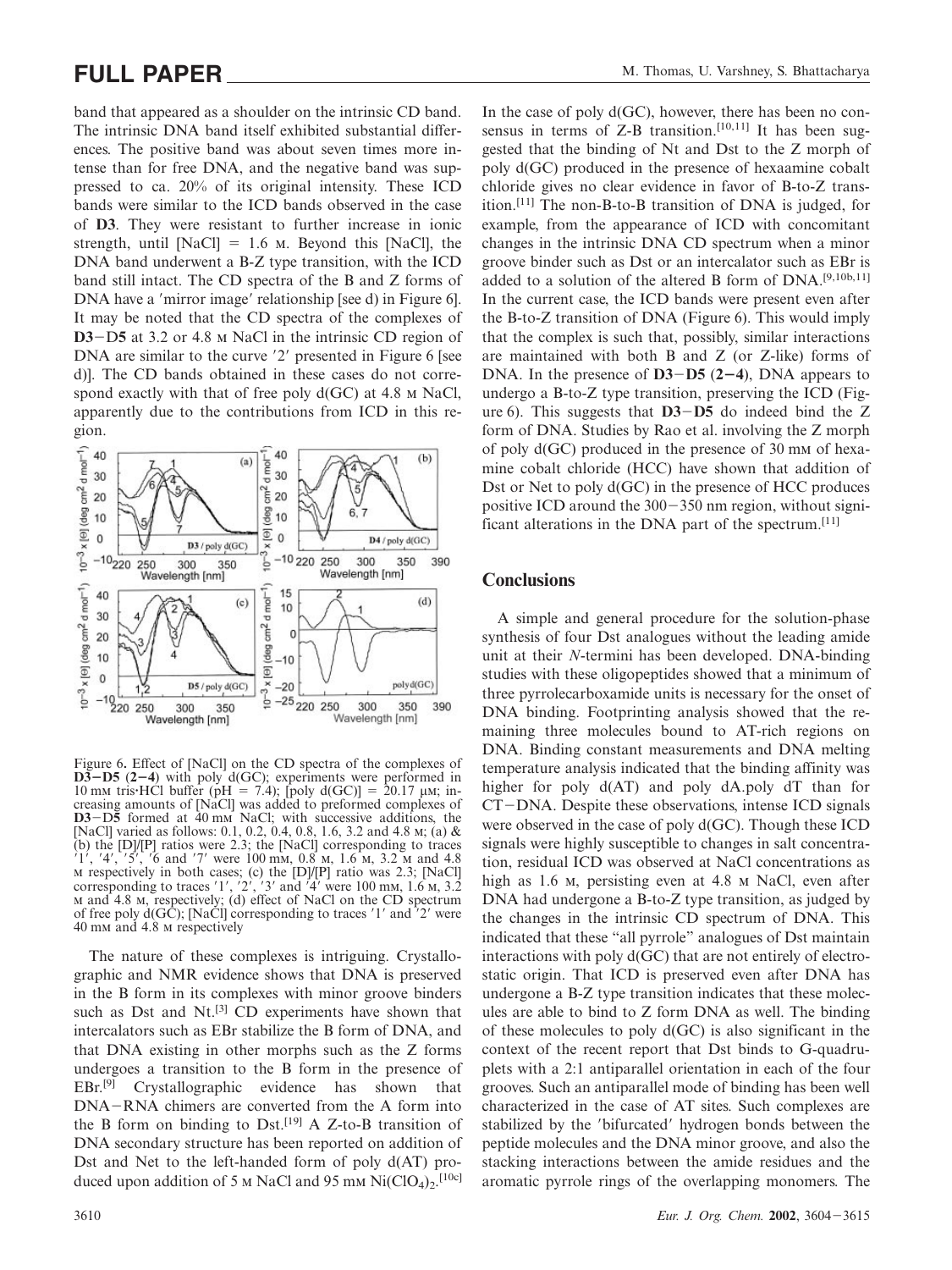nature of interactions involved in the complexes of Dst and analogues with GC sequences, both in the case of G-quadruplexes and duplexes, and in the current case, is intriguing and merits further investigation. Characterization of the interaction of polyamide-based minor groove binders with the 'noncognate' sites would be important in the context of eventual utility in medicinal applications.

# **Experimental Section**

**General:** Melting points were recorded on a Mettler model FP1 or a Büchi model B540 melting point apparatus. Melting points are uncorrected. <sup>1</sup>H and <sup>13</sup>C NMR were recorded on JEOL JNM  $\lambda$ -300 (300 MHz for <sup>1</sup> H and 75 MHz for 13C), Bruker AMX 400  $(400 \text{ MHz}$  for <sup>1</sup>H and 100.6 MHz for <sup>13</sup>C), or Bruker DRX 500  $(500 \text{ MHz}$  for <sup>1</sup>H and 125 MHz for <sup>13</sup>C) spectrometers. Chemical shifts (δ) are reported in ppm downfield from the internal standard, TMS in the case of proton NMR.  $^{13}$ C NMR: CDCl<sub>3</sub> as solvent,  $\delta_C$  = 77.1 ppm, [D<sub>6</sub>]DMSO as solvent,  $\delta_C$  = 39.60 ppm. IR spectra were recorded on a Perkin-Elmer 781 spectrometer or on a JA-SCO FT-IR 410 instrument. Mass spectra were recorded on a Kratos PCKompact SEQ V1.2.2 MALDI-TOF spectrometer or a HP LCMSD 1100 electrospray ionization (ESI MS) spectrometer. Eluents for column chromatography (MeOH, EtOAc, CHCl<sub>3</sub> and petroleum ether  $(60-80$  fraction)) were distilled before use. Solvents used for reactions were dried before use: DMF,  $CH<sub>2</sub>Cl<sub>2</sub>$  and  $Et<sub>3</sub>N$  were dried over  $P<sub>2</sub>O<sub>5</sub>$ ,  $Et<sub>3</sub>N$  was stored over KOH, and THF was dried over sodium benzophenone ketyl.

### **Spectroscopy**

*Tm* measurements were performed by following the changes in optical densities at 260 nm as a function of temperature. Experiments were performed in Quartz cuvettes stoppered with Teflon caps on a Beckman model 640 spectrophotometer fitted with a temperature controller. The samples were heated at a rate of 1 °C/min and the absorbencies were recorded for every 0.5° rise in temperature. [DNA] was 15  $\mu$  M (base molarity) for all the experiments. CD spectra were recorded either on a JASCO J-500A or on a JASCO J-715 model spectropolarimeter. The CD values, expressed as molar ellipticity [θ], were calculated by the Equation [θ] =  $[100 \times \psi / l \times$  $c$ ] deg·cm<sup>2</sup> dmol<sup>-1</sup>, where  $\psi$  is the observed ellipticity in degrees, *l* is the path length of the cell in centimetres, and *c* is the concentration of DNA in base molarity. All the binding experiments were carried out in 10 mm tris HCl buffer ( $pH = 7.4$ ) and at 25 °C. The salt concentrations were varied as indicated in the respective Figure legends. Fluorescence spectra were recorded on Hitachi model F-4500 spectrofluorimeter, with excitation and emission band bass: 10 nm ( $\lambda_{ex}$  = 525 nm,  $\lambda_{em}$  = 590 nm). Apparent binding constants  $(K_{\text{app}})$  of **D3–D5** with *ds*-DNA were estimated and compared by measuring the loss of EBr fluorescence as a function of added ligand.<sup>[16]</sup> The  $K_{\text{app}}$  values were calculated from:  $K_{\text{EBr}}$  [EBr] =  $K_{\text{app}}$ [Ligand], where [EBr] and  $K_{\text{EBr}}$  are the concentrations and binding constants of EBr respectively and [Ligand] is the concentration of ligand at 50% of maximal EBr fluorescence. The binding constant of EBr was taken to be  $1 \times 10^7 \text{ m}^{-1}$ .<sup>[16]</sup>

### **Footprinting**

### **1. Preparation of 5-End-Labeled DNA Fragment**

An *AT-*rich 1.15kb fragment from pTrc99C plasmid was used for footprinting experiments. This fragment was PCR amplified with 3'-TGTGTAATATGCTCGGCCTTCGAATTA-5' (27 bp) as the forward primer and 5'-GTATGGCTTCATTCAGCTC-3' (19 bp) as the reverse primer. The forward primer (6 pmol) was labelled with γ [ 32P]-ATP (30 µCi) with 10 units of *Polynucleotide Kinase* (PNK*)* (NEB) in 1X PNK buffer. The PCR reaction mixture consisted of 6 pmol each of the forward and reverse primers, 100 ng of the plasmid template,  $1.25 \mu L$  of 10 mm dNTps,  $5\mu L$  of 10 X Taq DNA polymerase buffer with MgCl<sub>2</sub> (Promega) and 2.5 units of *Taq DNA Polymerase* in a total reaction volume of 50 µL. This mixture was first heated for 2 min at 95 °C and then subjected to 29 cycles of PCR. Each cycle consisted of 3 steps of incubation at 95 °C (1 min), 42 °C (1.5 min), and 68 °C (2 min) respectively. An extra incubation step at 68 °C (10 min) was added in the last cycle. The PCR product was run on agarose gel along with molecular weight markers and stained with EBr. The 1.15kb band was cut and eluted from the gel and subsequently purified by phenol/chloroform extraction procedures. The purified DNA was ethanol precipitated and kept at  $-80$  °C until use.

### **2. Sequencing of the DNA Fragment by PCR**

The di-deoxy method (Sanger Method) was employed for sequencing the DNA fragment. End-labelling of the forward primer (1 pmol) was achieved by use of 5 units of *PNK* (NEB) in the procedure described above. A common mixture for PCR amplification was prepared by mixing 100 mg of the plasmid template, 4.5  $\mu$ L of 10X Taq DNA polymerase buffer, 1 pmol of labelled primer and 2.5 units of *Taq Polymerase* in a total volume of 35 µL. This mixture was divided into four equal portions and mixed with 1.5 µL of one of the four di-deoxy NTP solutions. The four tubes were subsequently heated for 3 min at 94 °C and subjected to 20 cycles of PCR. Each cycle consisted of three incubation steps: at 95 °C (30 s), 55 °C (30 s) and 70 °C (1 min) respectively.

### **3. Footprinting Reactions**

The footprinting reactions were carried out with  $20 \mu$  m of a cationic hydroxysalicylidine-ethylenediamine-iron complex [iron 'salen'; Figure 2, c)],  $2 \text{ mm}$  DTT, the labelled DNA and an appropriate concentration of the ligand (absent in the control) in 10 m tris $\cdot$ HCl (pH = 7.4), 40 mm NaCl, and in a total reaction volume of 6 µL. The DNA/ligand complex was first incubated for 10 min at  $37^{\circ}$ C. 'Salen'-mediated cleavage was initiated by rapidly mixing the above complex with solutions of 'salen' and DTT which were deposited on the walls of the Eppendorf tubes. The reactions were continued for 5 min at 37 °C and subsequently quenched by quick chilling to 0 °C followed by the addition of formamide loading dye. These reaction mixtures were subsequently heated for 5 min at 95 °C and quickly chilled before loading into 8% polyacrylamide gel (containing 7 urea). Gel electrophoresis was carried out at 1.75 kV. The gels were subsequently transferred into filter paper and autoradiographed at  $-80$  °C.

### **Syntheses**

**1-Methyl-4-nitro-1***H***-pyrrole-2-carboxylic Acid (5c):** 1-Methyl-1*H*pyrrole-2-carboxylic acid (10 g) was dissolved in  $Ac_2O$  (60 mL) at room temperature. This solution was cooled to  $-25$  °C. In a separate setup,  $HNO<sub>3</sub>$  (70%, 8 mL) was added dropwise to pre-cooled  $Ac<sub>2</sub>O$  (38 mL) and the resulting solution was added dropwise to the above solution of 1-methyl-1*H*-pyrrole-2-carboxylic acid over a period of 30 min, keeping the temperature at  $\approx -25$  °C. The resulting solution was stirred at  $-25$  °C for an additional 30 min and then allowed to come to room temperature. This was again cooled to  $-25$  °C to induce precipitation of the solid. This was filtered, washed with ice-cold  $Ac_2O$  (5 mL) and then with cold water, and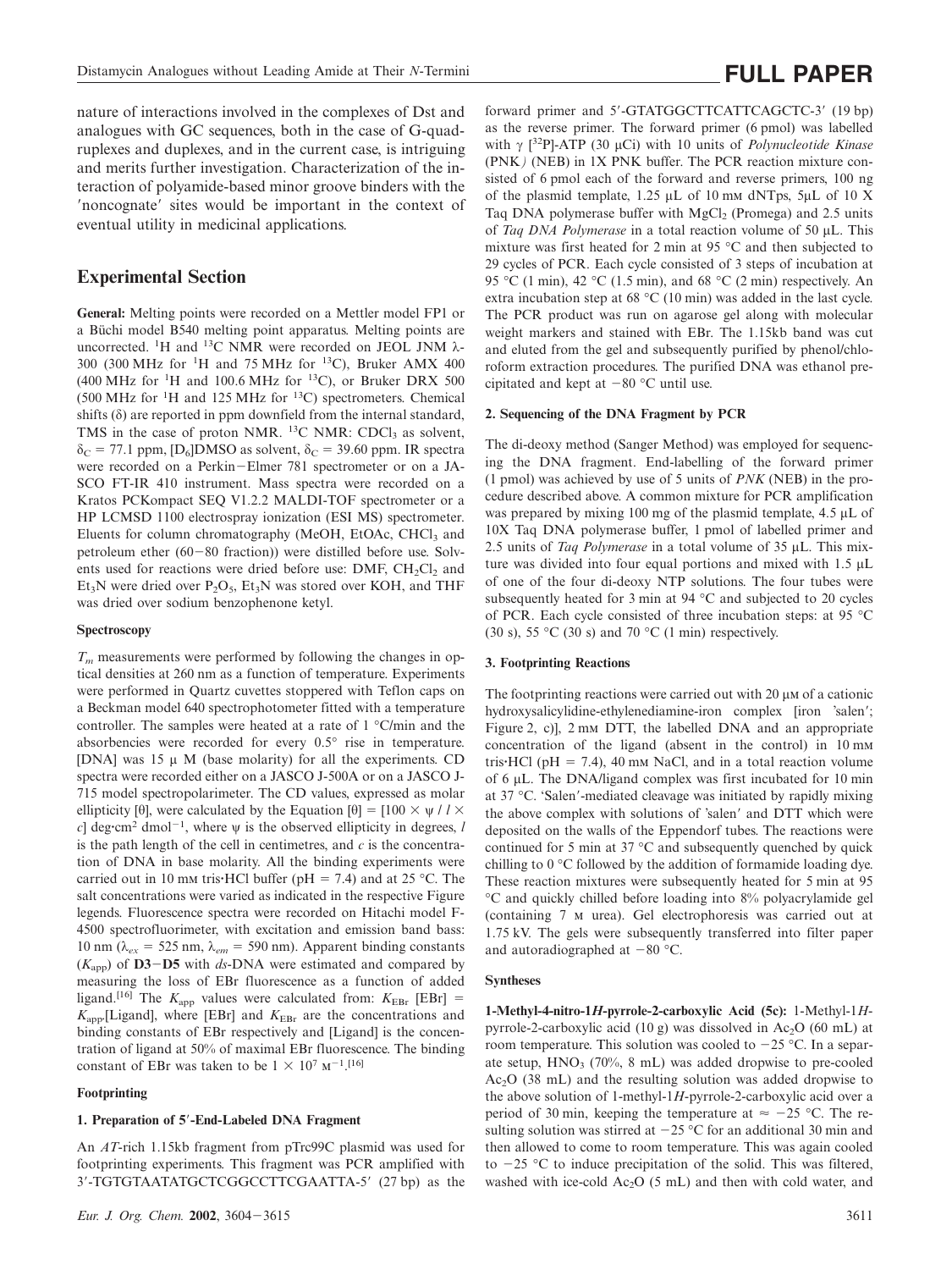finally dried in a dessicator over  $P_2O_5$  (5.4 g, 40%). M.p. 204 °C (ref.<sup>[14c]</sup> m.p. 204-205 °C).

**Methyl 1-Methyl-4-nitro-1***H***-pyrrole-2-carboxylate (5d):** Compound **5c** (5.4 g) was treated with a cold solution of conc.  $H_2SO_4$  (5 mL) in MeOH (100 mL). The mixture was heated under reflux for 12 h. MeOH was evaporated, water (50 mL) was added to the residue, and this was extracted with CHCl<sub>3</sub>. The organic layer was washed with brine, dried over anhydrous  $Na<sub>2</sub>SO<sub>4</sub>$  and evaporated to obtain a solid (5.6 g, 95%); m.p. 113 °C (ref.<sup>[14b]</sup> m.p. 114 °C). The <sup>1</sup>H NMR and IR of this compound matched with those reported in  $ref.[14b]$ 

**Methyl 1-Methyl-4-{[(1-methyl-1***H***-pyrrol-2-yl)carbonyl]amino}-1***H***pyrrole-2-carboxylate (6a):** 1-Methyl-1*H*-pyrrole-2-carboxylic acid (**5a**, 250 mg, 2 mmol) was dissolved in 2 mL of dry THF and cooled in an ice bath. Freshly distilled SOCl<sub>2</sub> (1 mL) was added to the above solution with stirring. This solution was stirred at 0 °C for 1 h and then allowed to warm to room temp., and stirring was continued for 30 min at room temp. Excess  $S OCl<sub>2</sub>$  was removed by evaporation under reduced pressure and the oil obtained (**5b**) was dissolved in 1 mL of THF.

In a separate setup, methyl 1-methyl-4-nitro-1*H*-pyrrole-2-carboxylate (**5d**, 368 mg, 2 mmol) was dissolved in DMF (3 mL) and hydrogenated over Pd/C (5%, 460 mg) for 18 h at room temp. under slight positive pressure. The Pd/C catalyst was filtered off, and the residue was washed twice with dry DMF (1 mL each). The combined filtrate and washings, along with 1 mL of triethylamine, were cooled to  $-5$  °C. The acid chloride **5b**, prepared as described above and dissolved in  $CH_2Cl_2$ , was added to this solution with stirring. Stirring was continued at  $-5$  °C for an additional hour and then at room temp. for 2 h. At the end of this period,  $CH_2Cl_2$  and excess triethylamine were removed by evaporation under vacuum. Ice-cold water was added to the resulting mixture with stirring. This furnished a white precipitate, which was extracted with EtOAc (3  $\times$ 15 mL). The combined organic layers were washed successively with  $5\%$  NaHCO<sub>3</sub> solution, water, 1  $\overline{N}$  HCl and brine, and were finally dried over  $Na<sub>2</sub>SO<sub>4</sub>$ . This was evaporated to obtain a solid (444 mg, 85%). The solid obtained showed a single spot on TLC (silica gel, 20% EtOAc/hexane,  $R_f = 0.4$ ), m.p. 102 °C. IR (nujol):  $\tilde{v}$  = 3300, 1690, 1620, 1560, 1530, 1440, 1400, 1370, 1300, 1260, 1240, 1180, 1100, 1080, 1060, 1010, 950, 850, 810, 780, 730, 650 cm<sup>-1</sup>. <sup>1</sup>H NMR (300 MHz, CDCl<sub>3</sub>):  $\delta$  = 3.81 (s, 3 H), 3.91 (s, 3 H), 3.97 (s, 3 H), 6.11 (dd,  $J_1 = 3.9$  Hz,  $J_2 = 2.6$  Hz, 1 H), 6.62 (dd,  $J_1 = 3.8$  Hz,  $J_2 = 2.1$  Hz, 1 H),  $6.74 - 6.77$  (m, 2 H), 7.36 (d,  $J = 1.7$  Hz, 1 H), 7.5 (s, 1 H) ppm. LRMS (EI;  $m/z$ ) calcd. for  $C_{13}H_{15}N_3O_3$  261, found 261.  $C_{13}H_{15}N_3O_3$ : calcd. C 59.76, H 5.88, N 16.08; found C 60.12, H 5.88, N 15.99.

**1-Methyl-4-{[(1-methyl-1***H***-pyrrol-2-yl)carbonyl]amino}-1***H***-pyrrole-2-carboxylic Acid (6c):** The ester **6a** (227 mg, 0.87 mmol) was dissolved in ethanol (7 mL). A solution of NaOH (173 mg) in water (7 mL) was added to the above solution and the mixture was heated under reflux for 1 h. Ethanol was subsequently removed under reduced pressure and the remaining solution was washed with EtOAc  $(2 \times 10 \text{ mL})$ , cooled and acidified with 0.5 N HCl. The solid that precipitated was extracted with EtOAc, dried over anhydrous  $Na<sub>2</sub>SO<sub>4</sub>$  and evaporated to obtain an acid (**6c**), as a hygroscopic white solid (207 mg, 96%), m.p. 175 °C. IR (nujol):  $\tilde{v} = 3440, 3300$ , 1660, 1620, 1580, 1460, 1420, 1390, 1320, 1280, 1250, 1200, 1160, 1120, 1100, 1060, 1020, 930, 820, 810, 780, 720, 690, 650 cm<sup>-1</sup>. <sup>1</sup>H NMR (300 MHz,  $[D_6]$ DMSO):  $\delta = 3.82$  (s, 3 H), 3.86 (s, 3 H), 6.04 (dd,  $J_1 = 3.8$  Hz,  $J_2 = 2.6$  Hz, 1 H), 6.82 (d,  $J = 2.0$  Hz, 1 H), 6.88 (br. s, 1 H), 6.94 (br. s, 1 H), 7.41 (d,  $J = 1.8$  Hz, 1 H), 9.81

(s, 1 H) ppm. LR-MS (EI;  $m/z$ , 30 eV) calcd. for  $C_{13}H_{13}N_3O_3$  247, found 247.  $C_{13}H_{15}N_3O_3H_2O$ : calcd. C 54.33, H 5.7, N 15.84; found C 54.43, H 5.77, N 15.6.

*N***,***N***-Dimethyl-3-{[(1-methyl-4-{[(1-methyl-1***H***-pyrrol-2-yl)carbonyl] amino}-1***H***-pyrrol-2-yl)carbonyl]amino}propylamine (1) (D2):** Compound **6c** (189 mg, 0.76 mmol) was dissolved in DMF (2 mL) and cooled in an ice bath. *N*-hydroxysuccinimide (113 mg, 1.3 equiv.) was added to the above solution, followed by dicyclohexylcarbodiimide (205 mg, 1.3 equiv.). The solution was stirred for 1 h at 0  $^{\circ}$ C, followed by stirring at room temp. for 6 h. The DCU that precipitated was filtered off and the filtrate was diluted with EtOAc (30 mL). The ethyl acetate layer was washed successively with 5% NaHCO<sub>3</sub> and saturated brine and finally dried over anhydrous Na2SO4 to obtain the succinimide ester as a gummy solid. *N*,*N*-Dimethyl-1,3-diaminopropane (1.2 mmol) was added to a solution of this ester in chloroform (3 mL), and the resulting solution was stirred at room temperature for 2 h. At the end of this period, the reaction mixture was directly adsorbed on basic alumina and eluted with  $4\%$  CH<sub>3</sub>OH/CHCl<sub>3</sub>, followed by  $10\%$  CH<sub>3</sub>OH/CHCl<sub>3</sub>. The product was obtained as a gummy mass on evaporation of the solvent. Yield: 80%. IR (thin film):  $\tilde{v} = 3300, 1630, 1580, 1570, 1560,$ 1540, 1530, 1510, 1460, 1440, 1410, 1310, 1280, 1250, 1200, 1140,  $1100, 1060, 1030, 1020, 900, 860, 810, 730, 690, 650$  cm<sup>-1</sup>. <sup>1</sup>H NMR (300 MHz, CDCl<sub>3</sub>):  $\delta = 1.67 - 1.76$  (m, 2 H), 2.23 (s, 6 H), 2.40 (t,  $J = 6.1$  Hz, 2 H), 3.40-3.46 (m, 2 H), 3.67 (s, 3 H), 3.73 (s, 3H), 6.11 (dd,  $J_1 = 4.1$  Hz,  $J_2 = 2.6$ , 1 H), 6.44 (d,  $J = 1.8$  Hz, 1 H), 6.69 (dd,  $J_1 = 3.8$  Hz,  $J_2 = 1.7$  Hz, 1 H), 6.75 (t,  $J = 2.0$  Hz, 1 H), 7.16 (d,  $J = 1.8$  Hz, 1 H), 7.55 (br. s, 1 H), 7.70 (s, 1 H) ppm. <sup>13</sup>C NMR (100.6 MHz, CDCl<sub>3</sub>): δ = 26.12 (CH<sub>2</sub>), 36.55 (NCH<sub>3</sub>, Ar) 36.70 (NCH<sub>3</sub>, Ar) 39.14 (CH<sub>2</sub>), 45.38 [N(CH<sub>3</sub>)<sub>2</sub>], 58.73 (CH<sub>2</sub>), 103.20 (CH, Ar), 107.36 (CH, Ar), 111.89 (CH, Ar), 118.66 (CH, Ar), 121.47 (C, Ar) 123.89 (C, Ar), 125.74 (C, Ar), 128.27 (CH, Ar), 159.43 (C=O), 161.80 (C=O) ppm. LR-MS (EI;  $m/z$ , 30 eV) calcd. for  $C_{17}H_{25}N_5O_2$  331, found 331.

**Methyl 1-Methyl-4-{[(1-methyl-4-nitro-1***H***-pyrrol-2-yl)carbonyl] amino}-1***H***-pyrrole-2-carboxylate (6b):** 1-Methyl-4-nitro-1*H*-pyrrole-2-carboxylic acid (1.47 g, 8 mmol) was dissolved in dry DMF (5 mL) and reduced over  $H_2$ -Pd/C (1.84 g, 5%) for 18 h. Catalyst Pd/C was filtered off and the residue was washed twice with dry DMF (2 mL each) and the combined filtrate and washings were cooled to  $-5$  °C in an ice-bath. Dry Et<sub>3</sub>N (4.5 mL) was added.

The acid chloride, 1-methyl-4-nitro-1*H*-pyrrole-2-carbonyl chloride, was prepared immediately before use. For this,  $S OCl<sub>2</sub> (9 mL)$ was added with cooling to a solution of 1-methyl-4-nitro-1*H*-pyrrole-2-carboxylic acid (1.36 g, 8 mmol) in THF (18 mL), and the resulting solution was heated under reflux for 1 h. THF and excess SOCl<sub>2</sub> were removed by evaporation under vacuum and the residue was dissolved in 3 mL of  $CH<sub>2</sub>Cl<sub>2</sub>$ . This was added dropwise with stirring to a cooled solution of the amine derived from the reduction of **6b**. A yellow solid precipitated immediately, and stirring was continued for 1 h at  $-5$  °C and then at room temp. for another 1 h. THF and excess Et<sub>3</sub>N were removed under vacuum and 20 mL of ice-cold water was added to the above mixture with stirring. The precipitated solid was filtered and the precipitate was washed successively with water,  $5\%$  NaHCO<sub>3</sub>, 1  $\overline{N}$  HCl and finally with methanol. The yellow solid obtained on drying weighed 2.15 g (87%). M.p. 262 °C (ref.[14b] m.p. 262 °C). The <sup>1</sup> H NMR, IR and mass spectra were in agreement with the data reported in the literature.<sup>[14b] 13</sup>C NMR (100.6 MHz,  $[D_6]$ DMSO):  $\delta = 36.20$  (NCH<sub>3</sub>, Ar), 37.37 (NCH<sub>3</sub>, Ar), 50.97 (OCH<sub>3</sub>), 107.62 (CH, Ar), 108.41 (CH, Ar) 118.94 (C, Ar), 120.86 (CH, Ar), 122.16 (C Ar), 126.16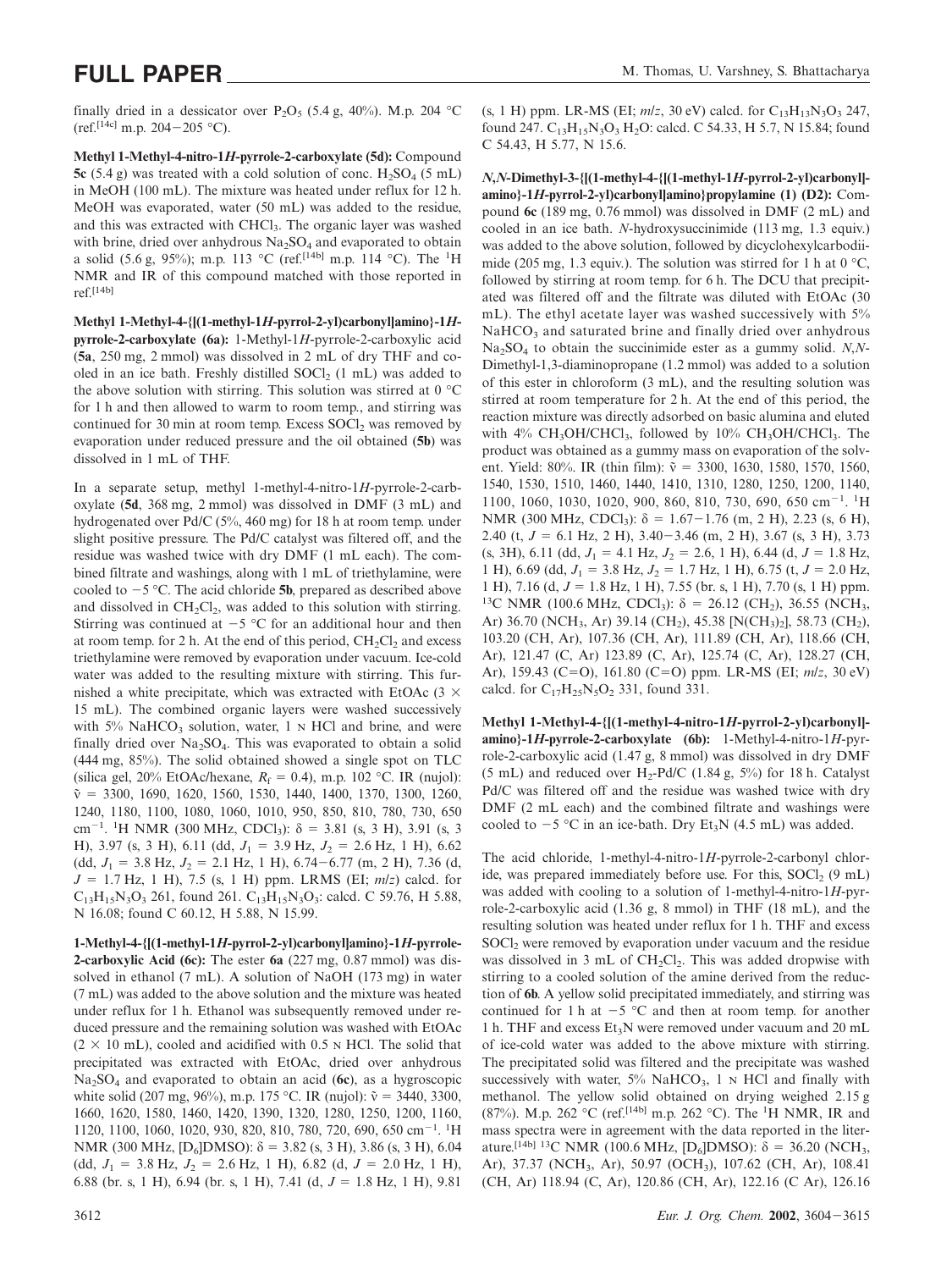$(C, Ar)$ , 128.22  $(CH, Ar)$ , 133.86  $(C, Ar)$ , 156.97  $(C=O)$ , 160.72  $(C=O)$  ppm.

**Methyl 1-Methyl-4-{[({[(1-methyl-1***H***-pyrrol-2-yl)carbonyl]amino}- 1-methyl-1***H***-pyrrol-2-yl)carbonyl]amino}-1***H***-pyrrole-2-carboxylate (7b):** Compound **6b** (1.38 g, 4.5 mmol) was dissolved in DMF (6 mL) by warming and was subjected to hydrogenation over Pd/C (1.04 g, 5%). The obtained amine was immediately coupled with 1 methyl-1*H*-pyrrole-2-carboxylic acid through the intermediacy of the corresponding acid chloride by a procedure similar to that described for **6a**. The solid obtained on workup was purified on a silica gel column with  $CH<sub>3</sub>OH/CHCl<sub>3</sub> (2:98)$  as eluent. Yield: 1.33 g (3.6 mmol, 80%), m.p. 135 °C. IR (nujol):  $\tilde{v} = 3300, 1690, 1680,$ 1580, 1550, 1430, 1390, 1370, 1310, 1240, 1190, 1100, 1050, 820, 770, 720 cm<sup>-1</sup>. <sup>1</sup>H NMR (300 MHz, CDCl<sub>3</sub>):  $\delta = 3.81$  (s, 3 H), 3.90 (s, 3 H), 3.93 (s, 3 H), 3.98 (s, 3 H), 6.13 (dd,  $J_1 = 4.1$  Hz,  $J_2 = 2.6$  Hz, 1 H), 6.64 (dd,  $J_1 = 4.1$  Hz,  $J_2 = 1.7$  Hz, 1 H), 6.70  $(d, J = 1.8 \text{ Hz}, 1 \text{ H}), 6.73 (d, J = 2.1 \text{ Hz}, 1 \text{ H}), 6.77 (t, J = 2.3 \text{ Hz},$ 1 H), 7.12 (d,  $J = 1.8$  Hz, 1 H), 7.41 (d,  $J = 2.1$  Hz, 1 H), 7.55 (s, 1 H), 7.58 (s, 1 H) ppm. <sup>13</sup>C NMR (100.6 MHz, CDCl<sub>3</sub>) 36.59 (NCH3, Ar), 36.71 (NCH3, Ar), 36.76 (NCH3, Ar), 51.09 (OCH3), 104.06 (CH, Ar), 107.50 (CH, Ar), 108.47 (CH, Ar), 111.98 (CH, Ar), 119.48 (CH, Ar), 119.95 (C, Ar), 121.07 (CH, Ar), 121.53 (C, Ar), 121.82 (C, Ar), 123.30 (C, Ar), 125.51 (C, Ar), 128.55 (C, Ar), 158.98 (C=O), 159.58 (C=O), 161.54 (C=O) ppm. LRMS (EI; *m/z*, 30 eV) calcd. for C<sub>19</sub>H<sub>21</sub>N<sub>5</sub>O<sub>4</sub> 383, found 383. C<sub>19</sub>H<sub>21</sub>N<sub>5</sub>O<sub>4</sub>.0.2 CHCl3: calcd. C 55.8, H 5.17, N 16.95; found C 56.03, H 5.36, N 17.3.

**1-Methyl-4-{[({[(1-methyl-1***H***-pyrrol-2-yl)carbonyl]amino}-1-methyl-1***H***-pyrrol-2-yl)carbonyl]amino}-1***H***-pyrrole-2-carboxylic Acid (7c):** The ester (176 mg, 0.46 mmol) was hydrolyzed by a procedure similar to that described for the hydrolysis of **6c**. The solid obtained on evaporation of ethyl acetate was purified on a silica gel column, with  $4\%$  CH<sub>3</sub>OH/CHCl<sub>3</sub> followed by  $8\%$  CH<sub>3</sub>OH/CHCl<sub>3</sub> as eluent. Evaporation of the solid gave an off-white solid (159 mg, 94%), m.p. 102.7. IR (nujol):  $\tilde{v} = 3360, 3110, 1670, 1630, 1570, 1550,$ 1520, 1500,1440, 1400, 1370, 1300, 1240, 1200, 1100, 810, 790, 730, 640 cm<sup>-1</sup>. <sup>1</sup>H NMR (300 MHz, [D<sub>6</sub>]DMSO):  $\delta = 3.89$  (s, 3 H), 3.93 (s, 3 H), 3.97 (s, 3 H), 6.08 (dd,  $J_1 = 3.4$  Hz,  $J_2 = 2.6$  Hz, 1 H),  $6.76$  (br. s, 1 H),  $6.91-6.93$  (m, 2 H),  $7.03$  (d,  $J = 1.8$  Hz, 1 H), 7.27 (d,  $J = 1.8$  Hz, 1 H), 7.43 (d,  $J = 1.8$  Hz, 1 H), 7.65 (br. s, 1 H), 9.50 (br. s, 2 H) ppm. LR-MS: (EI; *m*/*z*, 30 eV) calcd. for  $C_{18}H_{19}N_5O_4$  369; found 325 (M – CO<sub>2</sub>). ESI-MS (+ve ion mode,  $m/z$ ) calcd. for  $C_{18}H_{18}N_5O_4$  (M - H<sup>+</sup>) 368, found 368.  $C_{18}H_{19}N_5O_4.1.05 H_2O$ : calcd. C 55.68, H 5.45, N 18.04; found C 55.4, H 5.27, N 18.39.

*N***,***N***-Dimethyl-3-{[({[(1-methyl-4-{[({[(1-methyl-1***H***-pyrrol-2-yl)carbonyl]amino}-1-methyl-1***H***-pyrrol-2-yl)carbonyl]amino}-1***H***-pyrrol-2-yl)carbonyl]amino}propylamine (2) (D3):** The acid **6c** (159 mg, 0.5 mmol) was converted into the corresponding succinimide ester **7d** by the same methodology as used for **6d**. This was purified on a silica gel column with  $4\%$  MeOH/CHCl<sub>3</sub> as eluent to obtain the pure succinimide ester in 80% isolated yield, and this was used for the next step without further characterization. The activated ester **7d** was then converted into **2** as described above for **1**. The product was purified on an alumina column with  $CH<sub>3</sub>OH/CHCl<sub>3</sub>$  (10:90) as eluent. A sticky, hygroscopic solid was obtained on evaporation of the solvent (160 mg, 88%). IR (nujol):  $\tilde{v} = 3260, 1630, 1570,$ 1540, 1530, 1510, 1460, 1410, 1400, 1370, 1310, 1250, 1200, 1160, 1110, 1060, 890, 860, 810, 770, 730, 700 cm<sup>-1</sup>.<sup>1</sup>H NMR (400 MHz, CDCl<sub>3</sub>):  $\delta = 1.71 - 1.77$  (m, 2 H), 2.30 (s, 6 H), 2.45 (t,  $J = 6.1$  Hz, 2 H),  $3.44 - 3.48$  (m, 2 H),  $3.92$  (s, 3 H),  $3.94$  (s, 3 H),  $3.98$  (s, 3 H), 6.13 (t,  $J_1 = 2.7$  Hz, 1 H), 6.40 (d,  $J = 1.6$  Hz, 1 H), 6.67 (d,  $J =$ 

4.0 Hz, 1 H), 6.73 (s, 1 H), 6.77 (s, 1 H), 7.08 (s, 1 H), 7.17 (s, 1 H), 7.47 (s, 1 H), 7.58(s, 1 H), 7.69 (br. s, 1 H) ppm. 13C NMR (125 MHz, CDCl<sub>3</sub>):  $\delta = 26.12$  (CH<sub>2</sub>), 36.55 (NCH<sub>3</sub>, Ar) 36.83 (2) NCH<sub>3</sub>, Ar) 38.92 (CH<sub>2</sub>), 45.29 [N(CH<sub>3</sub>)<sub>2</sub>], 58.36 (CH<sub>2</sub>), 103.20 (CH, Ar), 103.91 (CH, Ar), 107.40 (CH, Ar), 112.26 (CH, Ar), 118.85 (CH, Ar), 119.29 (CH, Ar), 121.29 (C, Ar), 121.60 (C, Ar), 123.13 (C, Ar), 123.72 (C, Ar), 125.41 (C, Ar), 128.46 (CH, Ar), 159.09 (C=O), 159.61 (C=O), 161.92 (C=O) ppm. ESI-MS (*m*/*z*) calcd. for  $C_{23}H_{32}N_7O_3$  [MH<sup>+</sup>] 454.5, found 454.5. C23H31N7O3**·**2H2O: calcd. C 55.42, H 7.21, N 20.0; found C 56.06, H 6.89, N 19.6.

**Methyl 1-Methyl-4-{[({[(1-methyl-4-nitro-1***H***-pyrrol-2-yl)carbonyl] amino}-1-methyl-1***H***-pyrrol-2-yl)carbonyl]amino}-1***H***-pyrrole-2 carboxylate (7a):** Compound **6b** (1.38 g, 4.5 mmol) was dissolved with warming in DMF (6 mL) and was reduced by hydrogenation over 5% Pd/C (1.04 g) as described for **1b**.The reduced product was coupled with 1-methyl-4-nitropyrrole-2-carboxylic acid chloride by the procedure described for **6b**. Workup by the above procedure gave 1.61 g of a yellowish solid (83%) m.p.  $>270$  °C (ref.<sup>[14b]</sup>  $>270$ °C). This compound exhibited IR, <sup>1</sup>H NMR and mass spectra identical to those reported in the literature.<sup>[14c] 13</sup>C NMR  $(100.6 \text{ MHz}, [D_6]$ DMSO),  $\delta = 36.11$  (2 NCH<sub>3</sub>, Ar), 37. 42 (NCH<sub>3</sub>, Ar), 50.88 (NCH<sub>3</sub>, Ar), 104. 87 (CH, Ar), 107.71 (NCH<sub>3</sub>, Ar), 108.60 (NCH3, Ar), 118.63 (C, Ar), 118.83 (CH, Ar), 120.83 (CH, Ar), 121.56 (C, Ar), 122.96 (2 C, Ar), 126. 36 (C, Ar), 128.11 (CH, Ar), 133.88 (C, Ar), 157.01 (C=O), 158.47 (C=O), 160.83 (C= O) ppm.

**Methyl 1-Methyl-4-{[({[({[(1-methyl-1***H***-pyrrol-2-yl)carbonyl] amino}-1-methyl-1***H***-pyrrol-2-yl)carbonyl]amino}-1***H***-pyrrol-2--yl) carbonyl]amino}-1***H***-pyrrole-2-carboxylate (8b):** Compound **8a** (856 mg, 2 mmol) was dissolved in DMF (3 mL) and hydrogenated over Pd/C (460 mg, 5%) as described for **6b** and **7a**. The reduced material, after filtration, was coupled with 1-methyl-1*H*-pyrrole-2 carboxylic acid (275 mg, 2.2 mmol) through the intermediacy of the corresponding acid chloride, by the same procedure as described for **6a** and **7b**. Evaporation of the organic layer after workup furnished a gummy solid, which was chromatographed on silica gel column with MeOH/CHCl $_3(4:96)$  as eluent. The gummy solid obtained on evaporation of the solvent was dissolved in chloroform and precipitated with hexane. The solid obtained on evaporation of the solvents weighed 788 mg (78%). M.p. 155.2 °C. <sup>1</sup>H NMR (300 MHz, CDCl<sub>3</sub>):  $\delta = 3.80$  (s, 3 H), 3.86 (s, 3 H), 3.87 (s, 3 H), 4.02 (s, 3 H), 6.10 (dd,  $J_1 = 4.05$  Hz,  $J_2 = 2.55$  Hz, 1 H), 6.60 (d,  $J = 2.1$  Hz, 1 H), 6.68 (d,  $J = 1.8$  Hz, 1 H), 6.69 (dd,  $J_1 =$ 4.05 Hz,  $J_2 = 1.95$  Hz, 1 H), 6.76 (br. s, 1 H), 6.81 (d,  $J = 1.8$  Hz, 1 H), 7.08 (d,  $J = 1.8$  Hz, 1 H), 7.14 (d,  $J = 1.8$  Hz, 1 H), 7.26 (br. s, 1 H), 7.42 (d, 1.8 Hz, 1 H), 7.59 (s, 1 H), 7.91 (s, 1 H), 8.05 (s, 1 H) ppm. IR (nujol):  $\tilde{v} = 3280, 1700, 1630, 1580, 1550, 1400, 1380,$ 1340, 1320, 1250, 1200, 1150, 1110, 1060, 800, 780, 730, 630 cm<sup>-1</sup>. LR-MS (EI;  $m/z$ ) calcd. for  $C_{25}H_{27}N_7O_5$  505.5, found 505.  $C_{25}H_{27}N_7O_5.0.3$  CHCl<sub>3</sub>: calcd. C 56.13, H 5.08, N 18.11; found C 55.72, H 5.29, N 17.76.

**1-Methyl-4-{[({[({[(1-methyl-1***H***-pyrrol-2-yl)carbonyl]amino}-1 methyl-1***H***-pyrrol-2-yl)carbonyl]amino}-1***H***-pyrrol-2--yl)carbonyl] amino}-1***H***-pyrrole-2-carboxylic Acid (8c):** The ester (252.5 mg, 0.5 mmol) was hydrolyzed by a procedure similar to that described for **7b**. After hydrolysis, the ethanol was evaporated under high vacuum and the resulting solution was washed with EtOAc, cooled to 20  $\degree$ C and neutralized with 1  $\degree$  HCl. The gel-like precipitate obtained was washed with water and dried in a dessicator over  $P_2O_5$  (225 mg, 92%), m.p. 175.6 °C. <sup>1</sup>H NMR (300 MHz,  $[D_6]$ DMSO):  $\delta = 3.88$  (s, 3 H), 3.90 (s, 3 H), 3.92 (s, 3 H), 3.93 (s,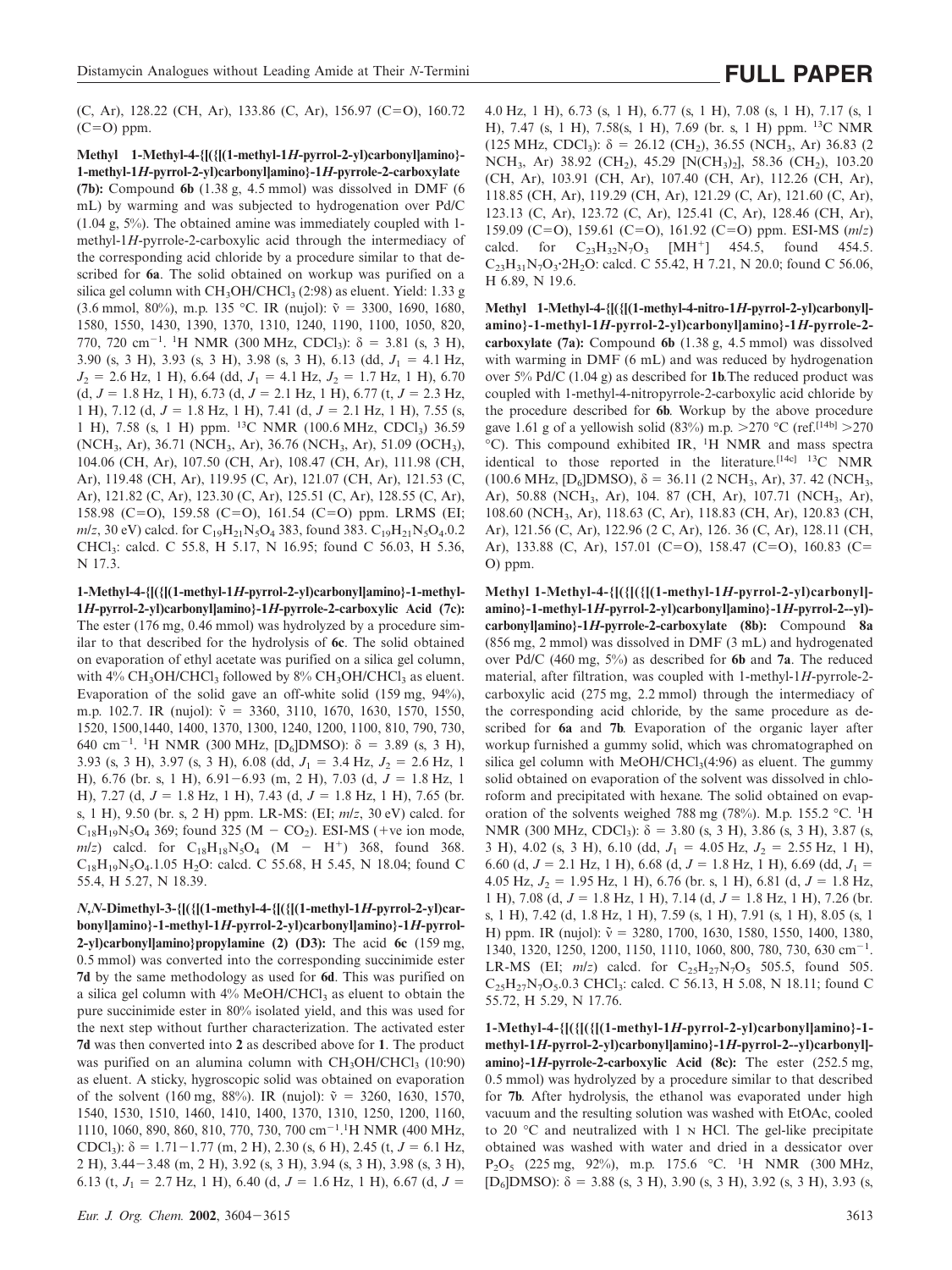3 H), 3.96 (s, 3 H), 6.07 (dd,  $J_1 = 4.1$  Hz,  $J_2 = 4.1$  Hz, 1 H) 6.78 (d,  $J = 2.1$  Hz, 1 H), 6.91 (dd,  $J_1 = 5.3$  Hz,  $J_2 = 1.7$  Hz, 1 H), 7.08 (d,  $J = 1.8$  Hz, 1 H), 7.09 (s,  $J = 1.8$  Hz, 1 H), 7.25 (br. s, 1 H), 7.42 (d, 1 H), 9.64 (s, 1 H), 9.70 (s, 1 H), 9.72 (s, 1 H) ppm. IR (nujol):  $\tilde{v}$  = 3280, 1630, 1570, 1530, 1430, 1400, 1360, 1300, 1250, 1200, 1150, 1100, 1050, 860, 800, 720 cm<sup>-1</sup>. MALDI-TOF  $(m/z)$  calcd. for  $C_{24}H_{26}N_7O_5$  [MH<sup>+</sup>] 491.6, found 491.7. C24H25N7O5.1.25 NaCl: calcd. C 51.05, H 4.46, N 17.37; found C 51.36, H 4.54, N 17.07.

*N***,***N***-Dimethyl-3-{[({[({[(1-methyl-4-{[({[(1-methyl-1***H***-pyrrol-2 yl)carbonyl]amino}-1-methyl-1***H***-pyrrol-2-yl)carbonyl]amino}-1***H***pyrrol-2-yl)carbonyl]amino}-1***H***-pyrrol-2-yl)carbonyl]amino} propylamine (3) (D4):** Compound **8c** (123 mg, 0.25 mmol) was converted into the corresponding succinimide ester **8d** by the same methodology as used for **6d** and **7d**, and was purified by column chromatography as described for **7d** (80% isolated yield). This was subsequently converted into **3** as described above for **1** and **2**. The product was purified on an alumina column with MeOH/CHCl3  $(10:90)$  as eluent to obtain a gum, which was redissolved in CHCl<sub>3</sub> and precipitated with petroleum ether. Solvent evaporation furnished a solid (104 mg, 90%), m.p. 175.6. FT-IR (nujol):  $\tilde{v} = 3300$ , 1630, 1570, 1520, 1420, 1390, 1370, 1330, 1300, 1240, 1200, 1100,  $1050$ , 800, 770, 720 cm<sup>-1</sup>. <sup>1</sup>H NMR (300 MHz, CDCl<sub>3</sub>): δ = 1.26 (m, 2 H, merging with the water peak), 2.28 (s, 6 H), 2.43 (t, *J* 6.3 Hz, 2 H),  $3.41 - 3.47$  (m, 2 H),  $3.89$  (s, 6 H),  $3.92$  (s, 3 H),  $3.98$  $(s, 3 H)$ , 6.12 (dd,  $J_2 = 3.8 Hz$ ,  $J_1 = 1.8 Hz$ , 1 H), 6.52 (d,  $J =$ 1.8 Hz, 1 H), 6.65 (d,  $J = 1.8$  Hz, 1 H), 6.73 (d,  $J_1 = 1.8$  Hz,  $J_2 =$ 3.9 Hz, 1 H),  $7.75-6.77$  (m, 2 H),  $7.11$  (br. s, 2 H),  $7.2$  (d,  $J =$ 1.8 Hz, 1 H), 7.65 (s, 1 H), 7.71 (s, 1 H), 7.89 (s, 1 H), 7.91 (s, 1 H) ppm. <sup>13</sup>C NMR (75 MHz, CDCl<sub>3</sub>): δ = 26.10 (CH<sub>2</sub>), 36.47  $(NCH_3, Ar)$ , 36.60 (NCH<sub>3</sub>, Ar), 36. 81 (NCH<sub>3</sub>, Ar), 38.54 (CH<sub>2</sub>), 44.99 [N(CH<sub>3</sub>)<sub>2</sub>], 57.97 (CH<sub>2</sub>), 103.42, 103.96, 104.19, 107.38, 112, 6, 118, 95, 119.54, 119.69, 121.38, 121.61, 121.66, 122.81, 123.04, 123.40, 125.35, 128.49, 159.13 (C=O), 159.20 (C=O), 159.78 (C= O), 162.08 (C=O) ppm. ESI-MS  $(m/z)$  calcd. for C<sub>29</sub>H<sub>38</sub>N<sub>9</sub>O<sub>4</sub>  $(MH<sup>+</sup>)$  576.3, found 576.3. C<sub>29</sub>H<sub>37</sub>N<sub>9</sub>O<sub>4</sub>.0.45CHCl<sub>3</sub>: calcd. C 56.07, H 6.0, N 20.03; found C 56.26, H 6.32, N 20.41.

**Methyl 1-Methyl-4-{[({[({[(1-methyl-4-nitro-1***H***-pyrrol-2-yl)carbonyl]amino}-1-methyl-1***H***-pyrrol-2-yl)carbonyl]amino}-1***H***-pyrrole-2 yl)carbonyl]amino}-1***H***-pyrrole-2-carboxylate (8a):** Compound **7a** (1 g, 2.34 mmol) was dissolved in DMF (6 mL), hydrogenated over Pd/C (5%, 547 mg) as described for **6b** and **7a** and coupled with 1-methyl-4-nitro-1*H*-pyrrole-2-carboxylic acid (435 mg, 2.5 mmol) through the intermediacy of the corresponding acid chloride by the same procedure as used for **6b** and **7a**. Yield: 840 mg (1.46 mmol, 80%), m.p. 282.2 °C. IR (nujol):  $\tilde{v} = 3400, 1690, 1630, 1550, 1420$ , 1390, 1320, 1290, 1240, 1200, 1140, 1100, 1050, 870, 800, 770, 740 cm<sup>-1</sup>. <sup>1</sup>H NMR (400 MHz, [D<sub>6</sub>]DMSO):  $\delta$  = 3.74 (s, 3 H), 3.84 (s, 3 H), 3.85 (s, 3 H), 3.85 (s, 3 H), 3.87 (s, 3 H), 3.97 (s, 3 H), 6.91 (s, 1 H), 7.06 (s, 1 H), 7.08 (s, 1 H), 7.26 (s, 1 H), 7.29 (s, 1 H), 7.47 (s, 1 H), 7.60 (s, 1 H), 8.18 (s, 1 H), 9.96 (s, 1 H), 10.01 (s, 1 H), 10.31 (s, 1 H) ppm. <sup>13</sup>C NMR (400 MHz, [D<sub>6</sub>]DMSO): δ = 36.12 (3NCH3, Ar), 37.41 (NCH3, Ar), 50.89 (OCH3), 104.67 (CH, Ar), 104.93 (CH, Ar), 107.58 (CH, Ar), 108.52 (CH, Ar), 118.69 (2CH, Ar), 120.78 (CH, Ar), 121.44 (C, Ar), 122.23 (C, Ar), 122.64 (C, Ar), 123.0 (3 C, Ar), 126.36 (C, Ar), 128.13 (CH, Ar), 133.87  $(C, Ar)$ , 156.99  $(C=0)$ , 158.46  $(2C=0)$ , 160.82  $(C=0)$  ppm. MALDI-TOF  $(m/z)$  calcd. for  $C_{25}H_{27}N_8O_7$  [MH<sup>+</sup>] 551.2, found 551.2.

**Methyl 1-Methyl-4-{[({[({[({[(1-methyl-1***H***-pyrrol-2-yl)carbonyl]amino}-1-methyl-1***H***-pyrrol-2-yl)carbonyl]amino}-1***H***-pyrrol-2-yl)carbonyl]amino}-1***H***-pyrrole-2-yl)carbonyl]amino}-1***H***-pyrrole-2-carb-** **oxylate (9a):** Compound **8a** (675 mg, 1.23 mmol) was dissolved in DMF (6 mL), reduced by hydrogenation over Pd/C (5%, 282 mg) as described for **7a** and **8a**, and coupled with 1-methyl-1*H*-pyrrole-2-carboxylic acid (184 mg, 1.48 mmol) through the intermediacy of the corresponding acid chloride by the same procedure as used for the synthesis of **6a**, **7b** and **8b**. The product obtained was purified by chromatography on a silica gel column with a  $8:92 \text{ CH}_3OH/$ CHCl<sub>3</sub> solvent mixture as eluent. Yield  $576$  mg  $(85%)$ . M.p. 221.2 °C. IR (nujol):  $\tilde{v} = 3300, 1710, 1650, 1590, 1550, 1440, 1410, 1390,$ 1320, 1260, 1210, 1160, 1120, 1070, 890, 810, 790, 750 cm<sup>-1</sup>. <sup>1</sup>H NMR (300 MHz, CDCI<sub>3</sub>):  $\delta = 3.80$  (s, 3 H), 3.74 (s, 3 H), 3.77 (s, 3 H), 3.79 (s, 6 H), 3.89 (s, 3 H), 6.03 (br. s, 1 H), 6.58 (br. s, 2 H), 6.70 (br. s, 3 H), 6.80 (br. s, 1 H), 7.00 (br. s, 1 H), 7.04 (br. s, 1 H), 7.13 (br. s, 1 H), 7.37 (br. s, 1 H), 7.97 (br. s, 2 H), 8.19 (br. s, 1 H), 8.39 (br. s, 1 H) ppm. ESI-MS ( $m/z$ ) calcd. for C<sub>31</sub>H<sub>34</sub>N<sub>9</sub>O<sub>6</sub> [MH<sup>+</sup>] 628.3, found 628.3. C<sub>31</sub>H<sub>33</sub>N<sub>9</sub>O<sub>6</sub>.0.7CHCl<sub>3</sub>: calcd. C 53.53, H 4.78, N 17.72; found C 53.55, H 5.1, N 17.76.

**1-Methyl-4-{[({[({[({[(1-methyl-1***H***-pyrrol-2-yl)carbonyl]amino}-1 methyl-1***H***-pyrrol-2-yl)carbonyl]amino}-1***H***-pyrrol-2--yl)carbonyl] amino}-1***H***-pyrrole-2--yl)carbonyl]amino}-1***H***-pyrrole-2-carboxylic Acid (9b):** The ester **9a** (348 mg, 0.55 mmol) was dissolved in ethanol (5 mL). A solution of NaOH (207 mg) in water (5 mL) was added to the above solution and the mixture was heated under reflux for 30 min. Ethanol was then removed under reduced pressure and the remaining material was washed with EtOAc  $(2 \times 10)$ mL), cooled and acidified with 0.5 N HCl. This afforded a gel-like precipitate, which was filtered, washed with water and dried in a dessicator over  $P_2O_5$ . Yield: 322 mg (90%); m.p. 288.7 °C. IR (nujol):  $\tilde{v}$  = 3280, 1630, 1570, 1540, 1420, 1390, 1360, 1330, 1310, 1240, 1290, 1140, 1100, 1050, 990, 880, 760, 720 cm<sup>-1</sup>. <sup>1</sup>H NMR (300 MHz,  $[D_6]$ DMSO):  $\delta = 4.02$  (s, 3 H), 4.07 (br. s, 9 H), 4.11 (s, 3 H), 6.21 (br. s, 1 H), 6.90 (br. s, 1 H), 7.05 (br. s, 2 H), 7.14 (br. s, 3 H), 7.44 (br. s, 3 H), 7.57 (s, 1 H), 9.70 (br. s, 5 H) ppm. MALDI-TOF (*m*/*z*) calcd. for C<sub>30</sub>H<sub>31</sub>N<sub>9</sub>O<sub>6</sub>Na [M + Na]<sup>+</sup> 636.6, found 636.6. C30H31N9O6**·**H2O: calcd. C 57.04, H 5.27, N 19.96; found C 57.36, H 5.36, N 19.61.

*N***,***N***-Dimethyl-3-{[({[({[({[(1-methyl-4-{[({[(1-methyl-1***H***-pyrrol-2 yl)carbonyl]amino}-1-methyl-1***H***-pyrrol-2-yl)carbonyl]amino}-1***H***pyrrol-2-yl)carbonyl]amino}-1***H***-pyrrol-2-yl)carbonyl]amino}-1***H***pyrrol-2-yl)carbonyl]amino}propylamine (4) (D5):** The acid **9b** (230 mg, 0.33 mmol) was converted into the succinimide ester **9c** as described above for **6d**, **7d** and **8d**. This was then purified by column chromatography as described above for **7d** and **8d**. Aminolysis of the ester with *N*,*N*-dimethyl-1,3-diaminopropane and subsequent purification of the crude product on neutral alumina column with MeOH/CHCl<sub>3</sub> (12:88) yielded 4 as an off-white solid (151 mg, 82%), m.p. 238.8 °C. FT-IR (thin film):  $\tilde{v} = 3303, 2941,$ 1639, 1582, 1543, 1465, 1434, 1404, 1346, 1317, 1255, 1207, 1161, 1111, 1061, 1018, 887, 810, 773, 737 cm<sup>-1</sup>. <sup>1</sup>H NMR (300 MHz, CDCl<sub>3</sub>):  $\delta = 1.61-65$  (m, 2 H), 2.15 (s, 6 H, merging with the water peak), 2.31 (t,  $J = 3.8$  Hz, 2 H), 3.31-3.33 (m, 2 H), 3.72 (s, 6 H), 3.76 (s, 3 H), 3.78 (s, 3 H), 3.89 (s, 3 H), 6.02 (t,  $J = 3.0$  Hz, 1 H), 6.52 (s, 1 H), 6.56 (s, 1 H), 6.60 (s, 1 H), 6.68 (br. s, 2 H), 6.72 (br. s, 1 H), 6.99 (s, 1 H), 7.08 (s, 1 H), 7.11 (s, 1 H), 7.14 (s, 1 H), 7.57 (br. s, 1 H), 8.04 (s, 1 H), 8.15 (s, 1 H), 8.47 (br. s, 2 H) ppm. <sup>13</sup>C NMR (100.6 MHz, [D<sub>6</sub>]DMSO): δ = 26.16 (CH<sub>2</sub>), 36.50  $(4NCH_3, Ar)$ , 36.78 (NCH<sub>3</sub>, Ar), 45.10 (N (CH<sub>3</sub>)<sub>2</sub>], 58.32 (CH<sub>2</sub>), 103.49, 103.97, 104.39 (2C), 107.47, 112.60, 119.04, 119.60, 119.98, 121.53 (2C), 121.81 (2C), 122.95, 123.27, 123.63, 125.47, 128.53,  $159.23$  (2C=O), 159.47 (C=O), 159.85 (C=O), 162.16 (C=O) ppm. ESI-MS ( $m/z$ ) calcd. for  $C_{35}H_{44}N_{11}O_5$  [MH<sup>+</sup>] 698.4, found 698.4.  $C_{35}H_{44}N_{11}O_5$  0.75CHCl<sub>3</sub>: calcd. C 54.46, H 5.6, N 19.54; found C 54.78, H 6.03, N 19.77.